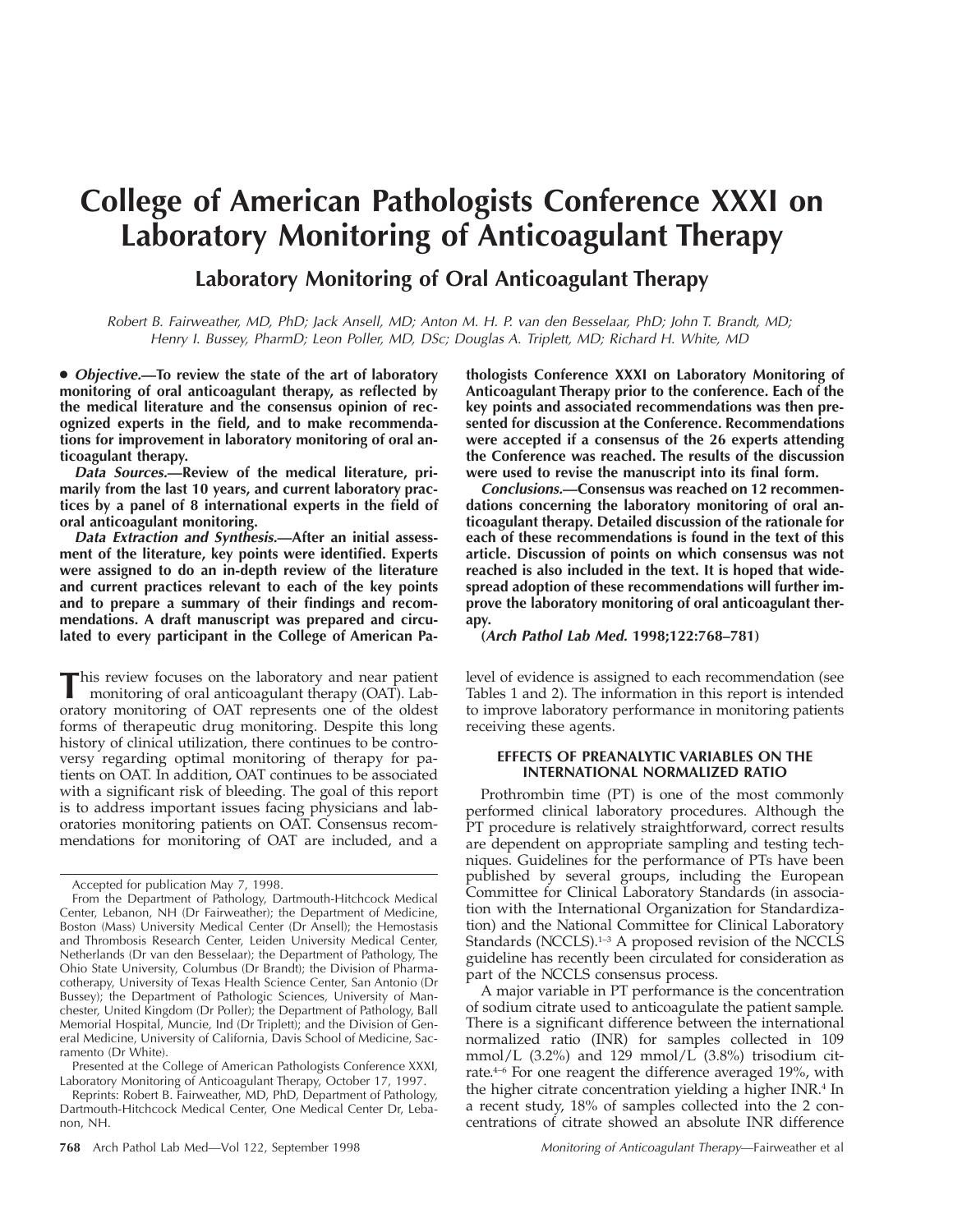#### **Table 1. Levels of Evidence for Consensus Recommendations**

- Level 1 The recommendation is based on well-designed prospective studies, preferably more than 1.<br>Level 2 The recommendation is based on retrospective studies or multiple anecdotal studies that read
- The recommendation is based on retrospective studies or multiple anecdotal studies that reach consensus.
- Level 3 The recommendation is based on isolated anecdotal studies or the consensus of expert practioners.

| Table 2. Summary of Recommendations                                                                                                                                                                                                                                                                                                                                                                                                                                                              |  |  |  |  |  |
|--------------------------------------------------------------------------------------------------------------------------------------------------------------------------------------------------------------------------------------------------------------------------------------------------------------------------------------------------------------------------------------------------------------------------------------------------------------------------------------------------|--|--|--|--|--|
| 1. Based on the recommendation of the World Health Organization and recently proposed National Committee on Clinical Laboratory<br>Standards (NCCLS) guidelines, it is recommended that 109 mmol/L (3.2%) citrate be used as the anticoagulant of choice for coagulation<br>testing. (Level 1)                                                                                                                                                                                                   |  |  |  |  |  |
| 2. Specimens for the determination of prothrombin time, either spun or unspun, may be stored at room temperature ( $20^{\circ}C-24^{\circ}C$ ) but<br>should be processed and tested within 24 hours. (Level 2)                                                                                                                                                                                                                                                                                  |  |  |  |  |  |
| 3. Thromboplastins with a manual international sensitivity index (ISI) between 0.9 and 1.7 are recommended. It is desirable to have an<br>ISI toward the lower end of this scale. (Level 2)                                                                                                                                                                                                                                                                                                      |  |  |  |  |  |
| 4. Laboratories should be aware that coagulation instruments may affect the ISI, which can differ from the assigned value by a clinically<br>important degree. (Level 1)                                                                                                                                                                                                                                                                                                                         |  |  |  |  |  |
| 5. Laboratories should use reagent-instrument combinations for which the ISI is known. (Level 3)                                                                                                                                                                                                                                                                                                                                                                                                 |  |  |  |  |  |
| 6. The use of lyophilized calibrator plasmas to determine a laboratory's own method ISI is under study and represents a potential method<br>of improving interlaboratory international normalized ratio (INR) variation. Use of INR-certified plasmas for screening of individual<br>laboratory performance may improve interlaboratory INR variation. (Level 2)                                                                                                                                 |  |  |  |  |  |
| 7. Unfractionated heparin can increase the prothrombin time (PT)/INR. The effect is dependent on the method and heparin level. Labo-<br>ratories should determine the sensitivity of their PT to heparin and, where possible, select a thromboplastin that is insensitive to heparin<br>in the therapeutic range. (Level 2)                                                                                                                                                                      |  |  |  |  |  |
| 8. During the initiation phase of oral anticoagulant therapy, it is prudent to monitor patient status daily or at least 4-5 times per week,<br>until some degree of consistency of the INR response to a stable dose is noted. (Level 2)                                                                                                                                                                                                                                                         |  |  |  |  |  |
| 9. The frequency of testing in stabilized anticoagulated patients should be determined on an individual patient basis. In general, the INR<br>should be determined at intervals not exceeding 4 weeks. (Level 2)                                                                                                                                                                                                                                                                                 |  |  |  |  |  |
| 10. Lupus anticoagulants can alter the PT, and the effect is reagent-dependent. The effect may give rise to clinically important differences<br>in INR values that may result in incorrect dosing. A normal baseline PT does not rule out an effect of a lupus anticoagulant on the<br>INR during therapy. Alternative tests may be useful in monitoring these patients, and they may be best managed in coordination with<br>a facility capable of performing these alternate assays. (Level 2) |  |  |  |  |  |
| 11. Whole blood monitors may be used to determine the INR in patients on oral anticoagulant therapy. When more than 1 test system is<br>used within an institution, each test system should be calibrated against the other test systems. (Level 2)                                                                                                                                                                                                                                              |  |  |  |  |  |
| 12. Patients participating in whole blood self-testing must receive appropriate training in the use of the test system and must be supervised<br>by a physician or anticoagulant clinic familiar with the system. Quality control procedures should ensure that the instrument and<br>reagent cartridge are functioning properly. (Level 3)                                                                                                                                                      |  |  |  |  |  |
|                                                                                                                                                                                                                                                                                                                                                                                                                                                                                                  |  |  |  |  |  |

greater than 0.7 with a high sensitivity reagent (international sensitivity index  $[ISI] = 1.0$ , but a smaller effect with a less sensitive reagent (ISI =  $1.94$ ).<sup>6</sup> In another report, no significant difference was observed using a single sensitive reagent (ISI =  $1.06$ ).<sup>7</sup>

There was a consensus among conference participants that use of a single concentration of buffered sodium citrate would improve standardization of INR reporting. In the revision of the 1991 guideline, the NCCLS Subcommittee on Coagulation has agreed to recommend that a single sodium citrate concentration, 109 mmol/L, be used. A concentration of 109 mmol/L was selected because this is the concentration used for calibration of reagent ISIs, and it is the concentration recommended by international standards organizations.<sup>8</sup> In addition, spurious results due to overcitrated specimens caused by underfilling of tubes, variation in vacuum, or high hematocrit are more likely to occur with specimens collected in 129 mmol/L citrate.7 There does not appear to be a problem with under-anticoagulation when using 109 mmol/L citrate, even with samples having hematocrits as low as 5%.<sup>9</sup> Use of 129 mmol/L citrate is still recommended for platelet aggregometry and testing of blood bank components (eg, quality control of cryoprecipitate).

There has been considerable controversy regarding the length of time that specimens may be stored before PT testing is completed. The 1991 NCCLS guideline indicated that samples could be stored for up to 4 hours if maintained at  $2^{\circ}$ C to  $4^{\circ}$ C.<sup>3</sup> Van den Besselaar et al<sup>10</sup> demonstrat-

ed that storage of citrated blood or plasma at room temperature up to 6 hours was acceptable. Raskob et al<sup>11</sup> showed that storage at room temperature and overnight shipping did not significantly alter the INR results of patients on low-dose warfarin. Dwyre et al<sup>7</sup> observed no difference in the INR measured in appropriately anticoagulated plasma specimens stored at room temperature for 0, 4, or 24 hours, either on or off the cellular matrix. Recently, Baglin and Luddington<sup>12</sup> found no clinically significant change in INR when analysis was delayed for up to 3 days in samples stored as whole blood at room temperature.

The NCCLS Subcommittee on Coagulation has agreed to recommend in the revision of the 1991 guideline that samples may be stored spun or unspun at room temperature ( $\sim$ 20 $\degree$ C to 24 $\degree$ C) for up to 24 hours. It is important to note that samples should not be stored for prolonged periods in the cold  $(4^{\circ}C)$ , since "cold activation" of factor VII may occur, leading to shortening of the PT and underestimation of the INR.

## **Recommendations**

1. Based on the recommendation of the World Health Organization and recently proposed NCCLS guidelines, it is recommended that 109 mmol/L (3.2%) buffered citrate be used as the anticoagulant of choice for routine coagulation testing. $3,7$  (Level 1)

2. Specimens for the determination of the prothrombin time, either spun or unspun, may be stored at room tem-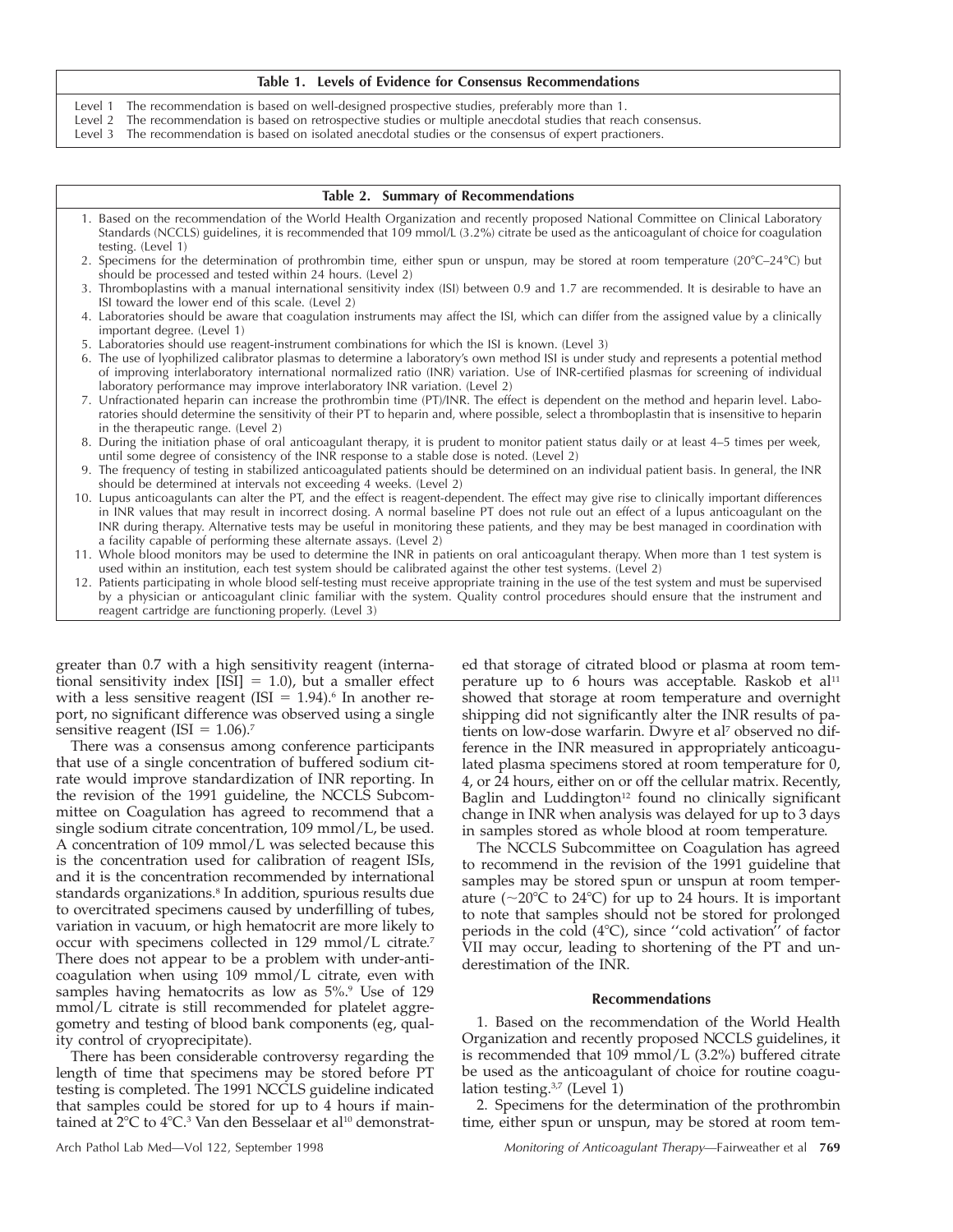| Table 3. Effect of International Sensitivity Index (ISI) and Coagulometer on Prothrombin Time (PT) and International<br>Normalized Ratio (INR) Precision: 1996 College of American Pathologists Comprehensive Coagulation Survey CG2-C |                     |                     |                     |                    |  |  |
|----------------------------------------------------------------------------------------------------------------------------------------------------------------------------------------------------------------------------------------|---------------------|---------------------|---------------------|--------------------|--|--|
|                                                                                                                                                                                                                                        | ISI <sub>1.0</sub>  | <b>ISI 1.0</b>      | ISI <sub>2.0</sub>  | ISI <sub>2.0</sub> |  |  |
|                                                                                                                                                                                                                                        | <b>Instrument A</b> | <b>Instrument B</b> | <b>Instrument B</b> | Instrument C       |  |  |
| Sample CG2-11*                                                                                                                                                                                                                         |                     |                     |                     |                    |  |  |
| No. of laboratories                                                                                                                                                                                                                    | 42                  | 26                  | 131                 | 97                 |  |  |
| Mean PT, s                                                                                                                                                                                                                             | 49.5                | 50.4                | 25.2                | 22.9               |  |  |
| CV(PT)                                                                                                                                                                                                                                 | $5.7\%$             | $7.9\%$             | 3.8%                | $5.0\%$            |  |  |
| Mean INR                                                                                                                                                                                                                               | 4.58                | 4.62                | 4.54                | 3.76               |  |  |
| CV(INR)                                                                                                                                                                                                                                | $6.1\%$             | $7.2\%$             | $8.5\%$             | $7.8\%$            |  |  |
| Sample CG2-13+                                                                                                                                                                                                                         |                     |                     |                     |                    |  |  |
| No. of laboratories                                                                                                                                                                                                                    | 42                  | 26                  | 132                 | 99                 |  |  |
| Mean PT, s                                                                                                                                                                                                                             | 32.9                | 33.2                | 20.0                | 18.4               |  |  |
| CV(PT)                                                                                                                                                                                                                                 | $4.2\%$             | $7.0\%$             | $2.9\%$             | $3.5\%$            |  |  |
| Mean INR                                                                                                                                                                                                                               | 3.07                | 3.06                | 2.79                | 2.39               |  |  |
| CV(INR)                                                                                                                                                                                                                                | 5.5%                | $6.9\%$             | $7.1\%$             | $7.7\%$            |  |  |

\* Sample CG2-11 was composed of lyophilized pooled plasma from patients receiving high-dose oral anticoagulant therapy.

† Sample CG2-13 was composed of lyophilized, pooled plasma from patients receiving standard dose oral anticoagulant therapy.

perature ( $20^{\circ}$ C to  $24^{\circ}$ C), but should be processed and tested within 24 hours.7,10–12 (Level 2)

**Note.**—The recommendations for storage of plasma refer to patients on OAT. The stability of the PT for samples obtained from hospitalized patients with complex coagulopathies has not been established.

## **SENSITIVITY OF THROMBOPLASTINS USED FOR MONITORING OAT**

Thromboplastins used to perform PTs vary widely in their sensitivity to the coagulation defect induced by OAT; more sensitive reagents are characterized by a low ISI. It has been suggested that use of low-ISI reagents may improve laboratory monitoring of OAT.13 Although an optimal ISI has not been rigorously defined by laboratory studies or clinical trials, there are a number of reasons why low-ISI reagents may be beneficial.

Sensitive thromboplastin reagents offer the potential for improved precision in the determination of the INR. The INR is calculated by raising the PT ratio (ie, the ratio of patient PT to the mean normal PT) to the power of the ISI as follows: INR =  $(PT \text{ ratio})^{ISI}$ . It follows that the analytic variation (coefficient of variation [CV]) of the INR is a function of the CVs of the PT ratio and the ISI from which it is calculated. Assuming, for the sake of simplicity, that there is no error in the ISI, we can derive the following formula for the CV of the INR14:

### $CV(\text{INR}) = CV(\text{PT Ratio}) \times \text{ISI}.$

Consequently, the CV of the INR determination may be greater when the PT is performed with less sensitive thromboplastins having higher ISI values.15 However, the CV(PT ratio) and ISI are not independent parameters; some studies have suggested that low-ISI reagents may be associated with a higher CV for the PT determination and thus a higher CV(PT ratio) as compared with a reagent with a higher ISI. Thus, the within-laboratory CV(INR) determined with a high-ISI reagent (and low CV[PT ratio]) is not always greater than the CV(INR) obtained with a low-ISI reagent (with a higher CV[PT ratio]).16 Based on this precision model, the ideal ISI would be one where the product of the ISI and CV(PT) ratio is lowest. Obviously, other factors that contribute to the CV(PT), such as instrumentation, may contribute to the overall CV(INR) and may obscure the potential benefit of a low-ISI reagent, particularly if they are associated with a significant increase in the CV(PT).

Data from interlaboratory proficiency testing programs provide support for this model, but the data are not conclusive. Data from the College of American Pathologists 1996 Comprehensive Coagulation Survey for the 3 largest reagent/instrument peer groups are presented in Table 3. These data generally support the above model, in that the CV(PT) (and thus the CV[PT ratio]) appears to be greater with more sensitive thromboplastins. However, the differences in CV(INR) may not meet statistical significance.

The choice of instrument has a direct effect on the true ISI of a reagent/instrument test system.17 Variables, such as the instrument, that increase the CV(ISI) would be expected to also increase the CV(INR). Results from a recent international collaborative study showed significantly greater interlaboratory variation in INR values using the higher ISI reagent when testing thromboplastins of lower  $(1.0)$  and higher ISIs  $(1.9)$ , using the same coagulometers.<sup>18</sup> This would suggest that higher ISI reagents would be associated with a higher interlaboratory CV(INR) due to the increased CV(ISI).

Consecutive United Kingdom National External Quality Assessment Surveys (NEQAS), compared the interlaboratory variation with 2 thromboplastins, 1 with a low ISI  $(1.1)$  and 1 with an intermediate ISI  $(1.4)$ .<sup>14,19</sup> The interlaboratory variation was noted to be greater for the reagent having an ISI of 1.4. In another report based on National External Quality Assessment Surveys involving 3 thromboplastin reagents, the mean CV of the INR was lowest for the most sensitive reagent (ISI  $= 1.2$ ) compared with the other 2 reagents (ISIs of 1.4 and 1.45).20 However, a report from a Canadian proficiency program did not demonstrate a significantly lower interlaboratory variation of the INR for low ISI reagents in comparison with high ISI reagents, especially for higher INR levels.21

Another consequence of the exponential nature of the equation for calculating the INR is that the range of PT ratios corresponding to the therapeutic range decreases as the ISI increases (Figure).19 In addition, the absolute prolongation of the patient PT (in seconds) relative to the mean normal PT becomes progressively smaller as the ISI increases. Thus, discrimination of the patient PT from normal may be reduced with higher ISI reagents, and clinical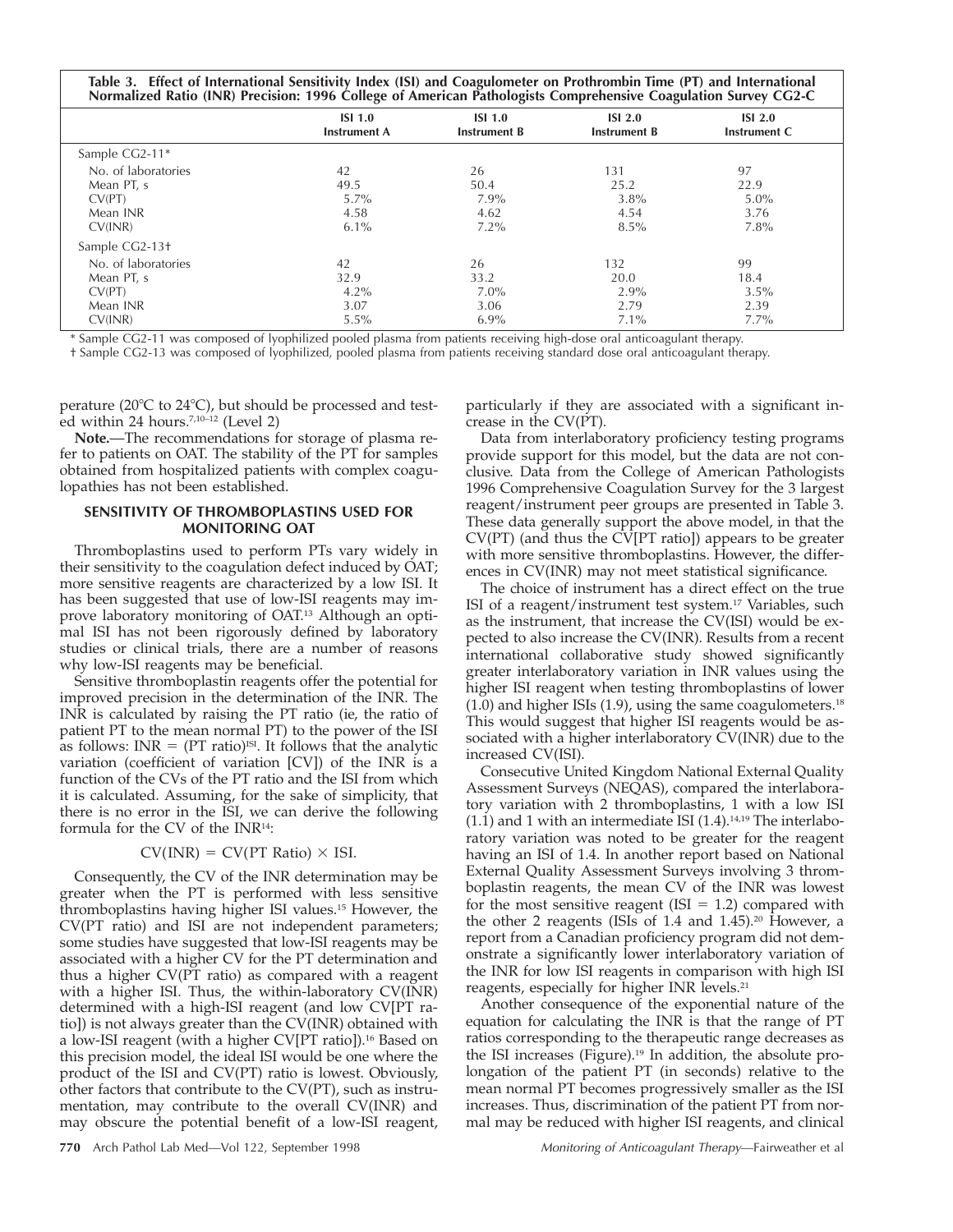

The relationship between the prothrombin time (PT) ratio that corresponds to an international normalized ratio range of 2.0 to 3.0 and the international sensitivity index (ISI) of the reagent is shown in this figure.<sup>19</sup> As the ISI of the reagent increases, the PT ratio corresponding to the therapeutic range decreases and narrows. Thus, reagents with <sup>a</sup> low ISI have <sup>a</sup> wider range of PT ratios that correspond to the therapeutic range.

refinement of dosage may become more difficult. Furthermore, an increase in ISI does not represent a linear decrease in responsiveness; for example, a thromboplastin with an ISI of 2.0 has far less than half of the responsiveness of a thromboplastin with an ISI of 1.0. This results from the logarithmic relationship between the INR and the PT ratio.<sup>8</sup>

It has been suggested that reagents with a low ISI may be beneficial in the early stages of anticoagulation owing to their sensitivity to depression of factors VII and X, factors which decrease first with warfarin treatment.13 However, anticoagulant efficacy appears to be more related to a decrease in the level of prothrombin than to a decrease in either factor VII or X. A recent study suggests that there is no clinical advantage for a more rapid increase in the PT associated with use of higher initial doses (eg, 10 mg) of warfarin.22 By analogy, there may be little advantage to using a reagent that is particularly sensitive to the level of factor VII. Indeed, there are unpublished anecdotal reports that some very sensitive reagents may show a marked prolongation of the PT during the initial phase of anticoagulation, perhaps overestimating the degree of anticoagulation.

Although the INR is generally accepted as the measurement of choice for monitoring OAT, diagnostic PTs are ordered in a variety of settings (eg, preoperative screening, liver disease, prior to some invasive procedures, evaluation of potential drug-induced coagulopathies, and hereditary coagulopathies). When PTs are reported using low-ISI reagents, the absolute value in seconds may be misinterpreted by clinicians who are accustomed to less sensitive reagents (and shorter PTs). There may also be confusion with activated partial thromboplastin time values that are similar in numerical value (eg, 25–35 seconds). Extensive educational efforts to acquaint clinicians with the response and expected results with these thromboplastins are needed as they are introduced into practice.

Some institutions have responded to this problem by reporting only the INR (see below).

Most automated coagulometers are designed to cut off if no clot is detected within a specified period of time. With low-ISI reagents, some coagulometers cut off at INRs of approximately 10.0. Patients with an INR above the coagulometer cutoff may not be fully assessed in terms of the appropriate therapy to reverse the anticoagulation.13 However, the accuracy and precision of the INR in this high region is poor and should not be relied on totally for management decisions. This is due, in part, to the fact that when the INR is very prolonged, very small differences in the biologic level of factors may have an inordinate impact on the clotting time.

We identified only 2 studies evaluating the effect of reagents of different ISIs on clinical outcome. Brophy et al<sup>23</sup> looked at 2 reagents (ISI 1.3 and 1.9) in a blinded, prospective study of 84 patients with an INR target of 2.5 and concluded that there was no significant difference in the percentage of INRs in the therapeutic range, mean daily warfarin dose, number of dosage adjustments, or bleeding events when patients were monitored with either of these 2 reagents. Only 1 thrombotic complication was reported (in the sensitive reagent group). Barcellona et al<sup>24</sup> looked at 2 reagents (ISI 0.82 and 1.46) in a blinded, prospective, crossover study of 67 patients with an INR target range of 2.0 to 4.5 and concluded that there was no significant difference in outcome as measured by similar end points. However, thrombotic and bleeding complications were not reported in this study. More studies are needed to address this issue.

#### **Recommendation**

Thromboplastins with a manual ISI between 0.9 and 1.7 are recommended. It is desirable to have an ISI toward the lower end of this scale.13,14,25 (Level 2)

**Note.**—We recognize that less sensitive reagents are commonly being used in US laboratories and that changing to more sensitive reagents will require time and cooperation from manufacturers.

## **THE INSTRUMENT EFFECT ON THE METHOD ISI**

It is well-established that the choice of coagulometer has an effect on the stated ISI of the working thromboplastin.26–33 As noted above, an international collaborative study established the effect on the ISI for 3 different types of coagulometers when high and low ISI reference thromboplastins were tested.18 Not only was the ISI of the thromboplastin assigned by the manual method altered, but the ISI varied significantly between different individual coagulometers of the same model. Of 6 widely used reagent-instrument systems, the tendency in 5 was to appreciably lower the ISI compared to the manually assigned ISI.

More recently, field studies have been undertaken by the European Concerted Action on Anticoagulation (ECAA) in 16 European countries, with 155 centers participating.34 In these multicenter trials, the effect of coagulometers on ISI using the same reference thromboplastins and the same certified test plasmas was investigated. It was also possible to compare coagulometer effects using low- and high-ISI thromboplastins. The results indicated that there was a difference in the effect on clotting times of normal and abnormal lyophilized plasmas. The PT of the normal plasma was shorter with the human ECAA reagent used on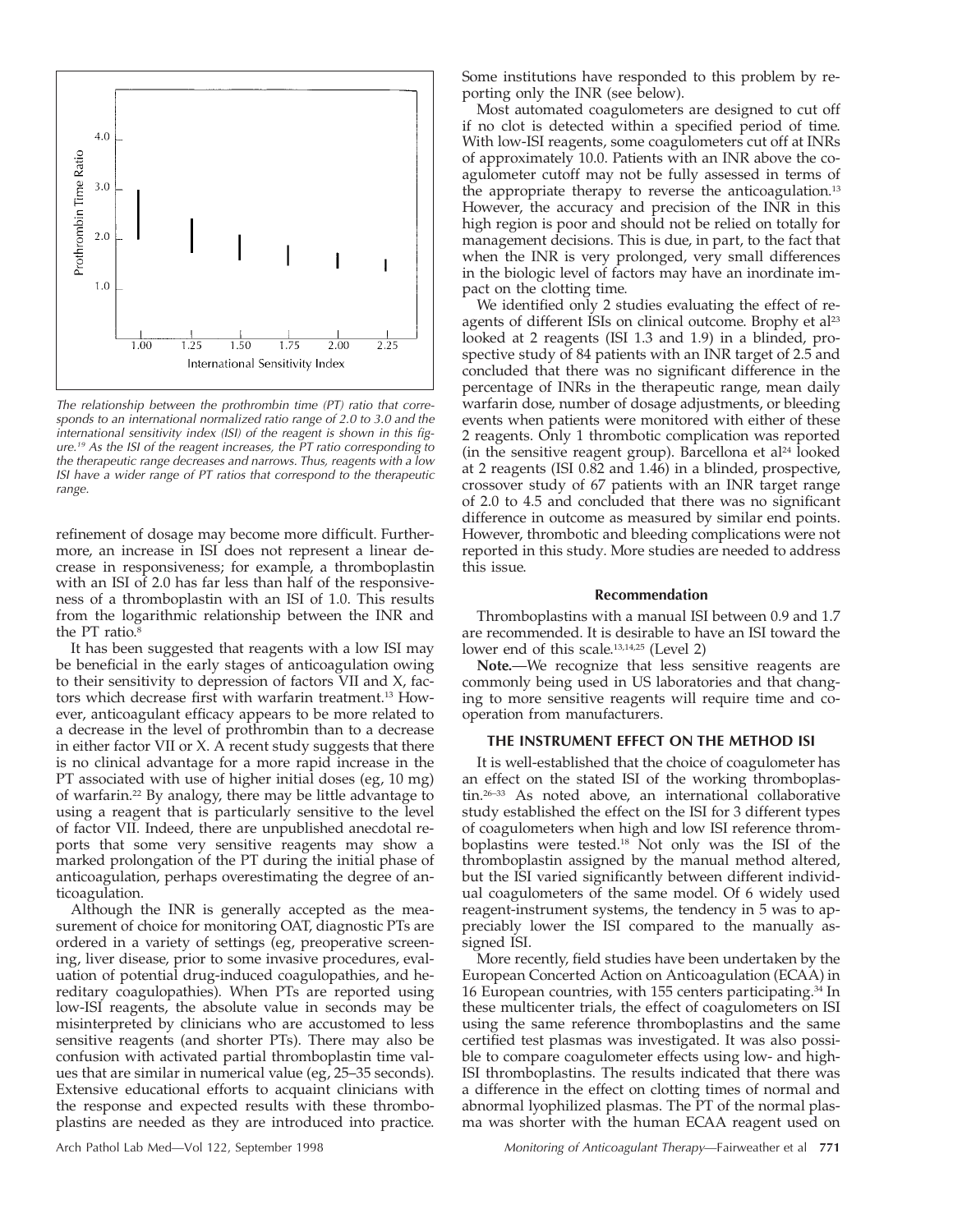the coagulometers as compared to the manual technique. In contrast, the PT results of the abnormal samples with the coagulometers were similar to the manual technique. This resulted in an alteration in the PT ratio obtained with the coagulometers due to the shift in the normal PTs (L.P.P., unpublished data, 1997).

The clinical significance of this instrument effect is currently unknown. Theoretically, the instrument is most likely to affect the accuracy of INR determination. If the assigned ISI is incorrect, a bias in the results will be evident. This would most likely be a consistent and persistent bias, which could lead to chronic under- or over-anticoagulation of patients.

Some thromboplastin manufacturers have sought to address the problem of instrument effect by providing instrument-specific ISI values for their reagents (system ISIs). Unfortunately, some manufacturer-assigned ISIs have been shown to be inaccurate for some reagent-instrument systems.33 Manufacturers should assume the responsibility of providing accurate, certified, instrumentspecific ISI for reagents used by their customers. However, this may not be easily accomplished in all cases, since there are over 250 reagent/instrument combinations in use in North America, based on College of American Pathologists proficiency survey data. It would help interlaboratory standardization if laboratories would use reagent/ instrument combinations for which the ISIs have been established by the manufacturer. Laboratories should avoid using a reagent on an instrument for which the ISI has not been characterized by either the laboratory or reagent manufacturer. Local ISI calibration may be required to verify the true working ISI and minimize interlaboratory variability in the INR.

#### **Recommendations**

1. Laboratories should be aware that coagulation instruments may affect the ISI, which can differ from the assigned value by a clinically important degree.<sup>17,18</sup> (Level 1)

2. Laboratories should use reagent/instrument combinations for which the ISI has been established. (Level 3)

#### **LOCAL CALIBRATION OF THE ISI**

The variability between test systems suggests that individual laboratories may need to calibrate their own test system. The most reliable method of local calibration of the PT test system would be the World Health Organization protocol, using an international reference preparation (IRP) with the manual (tilt tube) method on 20 fresh normal and 60 fresh patient samples.8 This is clearly not a practical method for most clinical laboratories because of the restricted availability of IRPs, the fact that few laboratorians are proficient in the manual technique, the workload required to complete the study, and the availability of 60 fresh patient samples.

An alternative would be to use a set of calibrator plasmas with assigned INR values. There are several issues associated with the use of calibrator plasmas that need to be addressed, including the type of plasma (OAT patient samples or in vitro depletion of vitamin K–dependent factors), the nature of plasma (fresh, frozen, or lyophilized), assignment of INR values to the calibrators, the minimum number of calibrators necessary for local calibration, and the statistical method for calculating the local ISI. These issues have been addressed in a series of recent studies,

but, as discussed below, the results are not yet conclusive.<sup>18,35,36</sup>

The use of certified lyophilized plasmas depleted in vitro of vitamin K–dependent factors was originally proposed by Miale and coworkers in a series of reports in the late 1960s and early 1970s.<sup>37-39</sup> This proposal did not gain widespread acceptance because the plasmas were only certified against one commercial thromboplastin in the absence of an IRP thromboplastin, and there was no standard system for reporting results. Artificially depleted plasmas continue to have several advantages over plasmas from patients on OAT, including availability of larger volumes, wider selection of INR values across the therapeutic interval, and reduced risk of virus transmission. Although it can be argued that larger volumes of anticoagulated patient plasmas could be obtained by pooling donations from patients on OAT, this procedure would make a spectrum of INR values more difficult to obtain because of the averaging in such a pool. There would also be an increased risk of virus transmission, both because of the pooling and because testing for human immunodeficiency virus would be less dependable. However, it has also been argued that it is important to use lyophilized OAT plasmas because these plasmas give different results than artificially depleted plasmas, presumably owing to the presence of proteins induced by vitamin K antagonists.40–42

The ECAA has found that there is a difference between the results with lyophilized depleted plasmas and lyophilized OAT plasmas in ISI value assignment, but both of these differed by a similar amount from a conventional fresh plasma ISI calibration.<sup>35</sup> There was little to choose from between the 2 types of plasma in terms of reliability; both differed from the fresh plasma calibration by approximately 5%, and from each other by 11%. The differences from the fresh plasma calibration are presumably due to artifactual changes related to lyophilization and do not appear to be excessive with either type of lyophilized plasma. According to the ECAA report, lyophilized plasmas appear to permit reasonably reliable local ISI calibrations using the manual technique with the human brain IRP and recombinant thromboplastin. It should be noted that these conclusions may not be applicable to other reagent-instrument systems.43

Although lyophilization seems a simple solution to the difficulties associated with storage and shipment of calibrator plasmas, there are problems associated with lyophilized materials. Lyophilization can induce changes in the plasma and how it responds in clotting assays. Complicating this effect is the observation that the magnitude of the changes is not the same for all reagents or instruments.44,45 The measured INR of lyophilized calibrator plasmas may depend on the thromboplastin reagent and instrument used. Van den Besselaar<sup>46</sup> has suggested that reagent-specific INR values for calibrator plasmas appear to be more reliable than either a single INR value assigned with an IRP or the overall mean INR determined with a range of reagents. With more than 250 test systems in use in the United States, calibration of reference plasmas for all the test systems would be a daunting task. In contrast to these findings, several other recent multicenter collaborative studies have demonstrated that the concept of lyophilized plasmas, with INR values certified in terms of an IRP, may provide a practical approach to the requirements of local INR correction for the users of coagulometers.18,31,40,47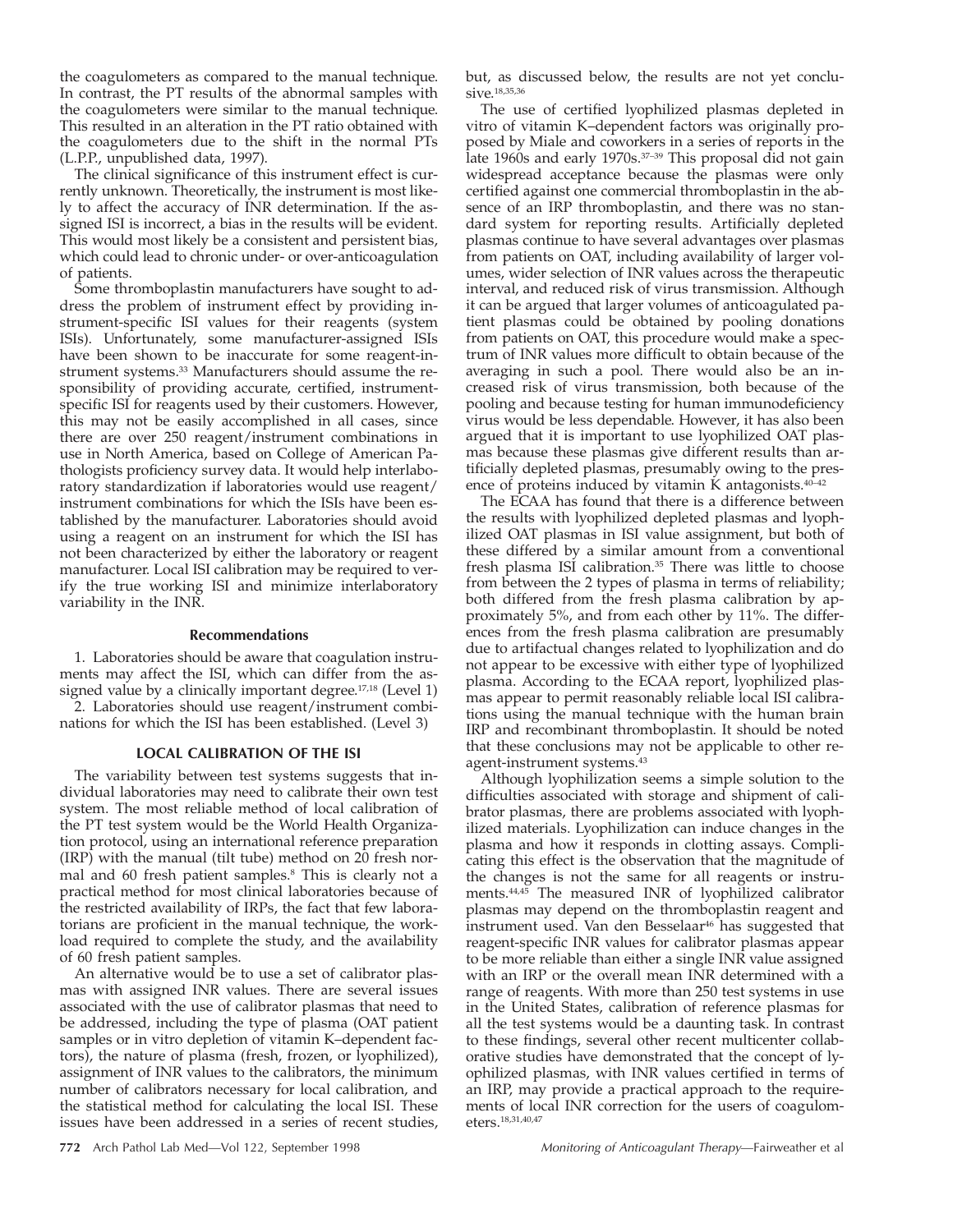Another major consideration is the minimum number of calibrator plasmas required to give a reliable local ISI calibration. The number of abnormal lyophilized plasmas for such calibrations has varied from 2 (as recommended by Houbouyan and Goguel $42$ ), to 5 (as recommended in some commercial kits), to 20 (as reported in several national and international studies).18,31,48 The reliability of smaller numbers than the 60 plasmas recommended for conventional fresh plasma calibrations has been studied in detail. The effect of progressively reducing the number of individual plasmas from the conventional 60 to 5 abnormal plasmas, while retaining a constant proportion of normal plasmas in the calibration, has been observed in an ECAA study.49 The precision of the resulting calibration, expressed as the CV of the slope of the calibration line, and the reliability of the resulting INR were not appreciably affected until the number of abnormal plasmas was reduced to 20 combined with 7 normal plasmas. With a further reduction in the number of plasmas, there was a dramatic increase in both parameters, that is, a rapid rise in CV and a large increase in the incidence of clinically significant INR deviations. It has been suggested that by pooling larger numbers of individual OAT patient plasmas and using these as calibrators, as few as 5 such "pools" can give as precise a calibration as 20 single calibrator plasmas (A.M.H.P.B., unpublished data, 1997).

Another problem limiting the potential reliability of local ISI calibration is the complex calculation required for the orthogonal regression analysis to determine the ISI. With the use of certified lyophilized plasmas, it could be argued that the simpler method of linear regression analysis, which is widely available and incorporated in the software of some coagulometers, might be acceptable. In the ECAA study, it was shown that linear regression was acceptable for the manual method only and is not generally applicable to coagulometers.36 However, it has been suggested that the use of large pool calibrator plasmas results in significantly less scatter than with individual plasmas, and the 2 types of regression analysis appear nearly identical in this setting (A.M.H.P.B., unpublished data, 1997). Hubbard et al<sup>50</sup> have explored an alternate approach to this problem. They suggested that the calibrator plasmas can be used to establish a ''standard curve'' for the INR, with patient values being read directly off the curve.

A recent international multicenter study involving 37 laboratories shows the potential for improvement with a calibration system. The laboratories measured PTs on 20 IRP-certified lyophilized plasma calibrators using 2 supplied ''common'' thromboplastins on 3 brands of coagulometers and derived ''local system'' ISIs.18 The laboratories also determined the PT and INR on a series of 10 lyophilized plasmas from patients on OAT. Of note, the ''true'' working ISI frequently differed from the ISI assigned by a manual technique. The variation in the locally calibrated working ISI was highest for the reagent with the highest ISI. In the absence of local calibration of the ISI, there was significant deviation of the INR from the predetermined INR value (range, 10.74% to 19.43% signed variation). This deviation was largely corrected by the local calibration exercise (range of deviation after calibration,  $-3.32\%$  to 5.43%). Of note, the largest deviation with the noncalibrated systems was seen with the lowest ISI reagent. These results suggest that local calibration may lead to improvement in INR determination.

Based on the findings of the ECAA study, sets of 20 artificially depleted plasmas certified in terms of the human and rabbit thromboplastin IRP are now being made available commercially in Europe and the United States. In addition, there are a number of other calibration ''kits'' containing variable numbers of plasmas from both donors on OAT and artificially depleted plasmas currently available commercially in the United States. These calibration kits should be used carefully, as some may be valid only for specific reagent/instrument combinations.

#### **Recommendation**

The use of lyophilized calibrator plasmas to determine a laboratory's own method ISI is under study and represents a potential method of improving interlaboratory INR variation. Use of INR-certified plasmas for screening of individual laboratory performance may improve interlaboratory INR variation.18,31,42,48 (Level 2)

#### **THE EFFECT OF HEPARIN ON THE INR**

The effect of heparin on the PT has been addressed in several studies published over the past 15 years.<sup>51-54</sup> Clearly heparin can affect the PT and INR. The magnitude of this effect is a function of the sensitivity of the thromboplastin, the presence and concentration of a heparin neutralizer in the thromboplastin reagent, and the plasma heparin concentration. Reagents that are insensitive to the action of heparin show little effect, whereas thromboplastin reagents that are sensitive can show an appreciable effect.

Many of the data in this area derive from studies that reported PTs in seconds or ratios before widespread acceptance of the INR. At therapeutic concentrations of heparin, the additional prolongation in the PT in 2 studies was approximately  $1$  to  $5$  seconds.<sup>51,52</sup> Obviously, this difference could equate to a significant change in the INR, based on the reagent sensitivities that were being used in the United States at the time of these studies (1987 and 1991). Furthermore, at heparin concentrations of 0.6 to 0.8 U/mL, the additional prolongation in some patients exceeded 10 seconds. This degree of prolongation could be a very significant source of error. There is anecdotal evidence that some thromboplastins are sensitive to low-molecular-weight heparins (A. Giles, MD, unpublished data, 1997). The magnitude of the effect, if any, appears to depend on both the brand of low-molecular-weight heparin and the thromboplastin.

Data from College of American Pathologists proficiency surveys with heparin added to normal lyophilized plasma show a range of effects on the INR.55 For example, a specimen containing 0.5 U/mL of heparin in pooled normal plasma was tested by over 4000 participating laboratories. The mean INR reported for 52 graded peer groups, where each peer group was composed of a single reagent-instrument combination, ranged from 0.92 to 1.51. In contrast, the mean INR for a pooled normal plasma sample ranged from 0.98 to 1.09. The effect may be even greater in OAT patient samples owing to the combination of defects.

The effect of heparin may be reduced or eliminated by using a reagent containing a heparin-neutralizing substance, such as polybrene or protamine sulfate. Some manufacturers have introduced thromboplastin reagents with these substances present. The effectiveness of these substances in neutralizing low-molecular-weight heparin has not been established. Laboratories should be aware of the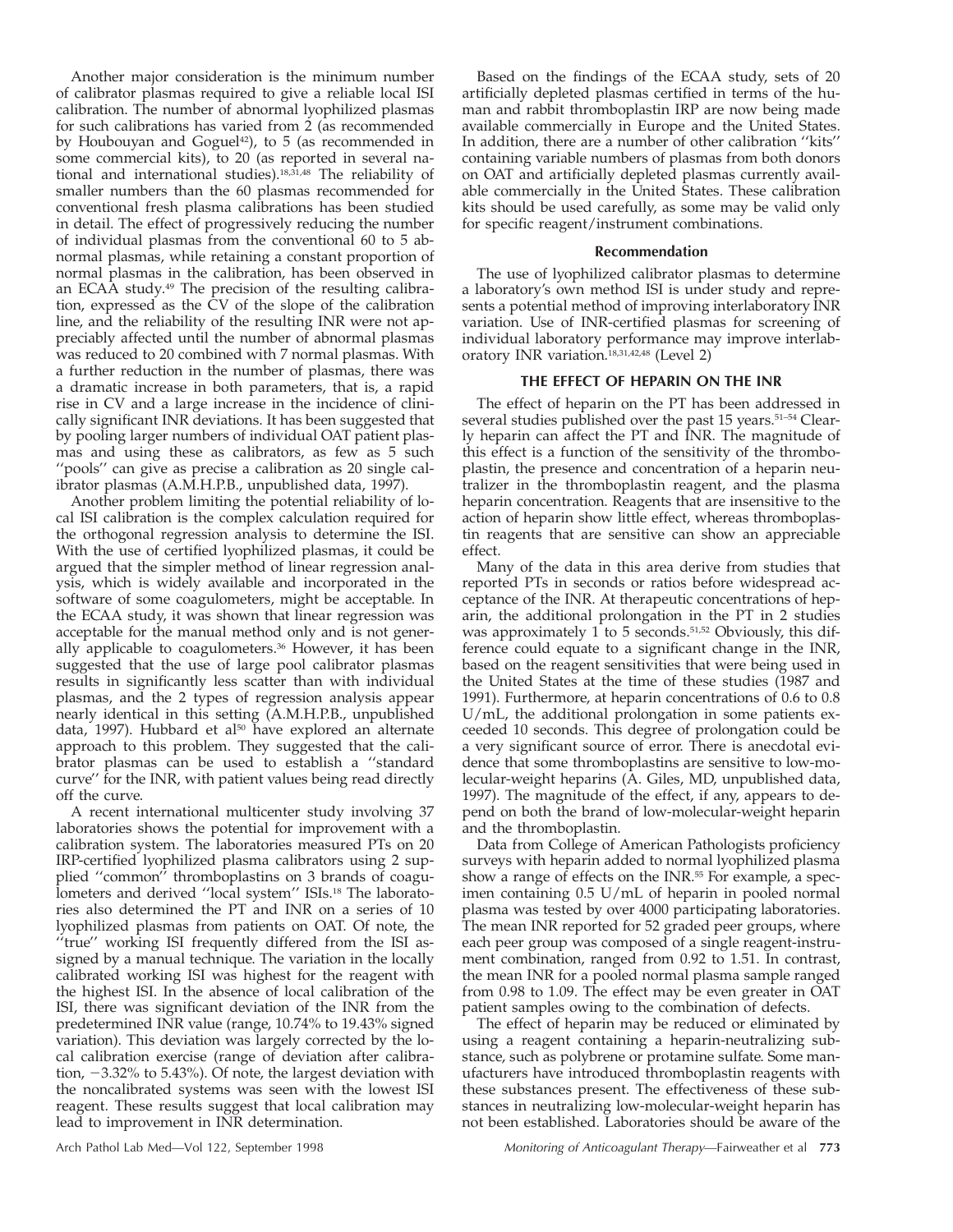level of sensitivity of their thromboplastin to heparin and, where possible, select a thromboplastin that is insensitive to heparin in the common therapeutic range. If this is not possible, an option to consider would be to add various concentrations of heparin to plasmas of known INR values and to determine the extent of prolongation. This determination would be especially important for heparin concentrations in the usual therapeutic range. This procedure should be followed whenever the reagents are changed, and the information should be made available to physicians treating the patient, perhaps by including the information on the laboratory report.

In cases where heparin interference may be a problem, another option is pretreatment of the plasma sample with heparin adsorbent anion exchange resins or enzymatic digestion methods.56,57 A problem with the former option is that anion exchange resins can remove coagulation factors (eg, IX and X) and may lead to an erroneous INR.<sup>58</sup> Anecdotal experience with enzymatic digestion suggests that it does not have a significant effect on the INR value (D.A.T., unpublished data, 1997).

#### **Recommendation**

Unfractionated heparin can increase the prothrombin time and INR. The effect is dependent on the method and heparin level. Laboratories should determine the sensitivity of their PT to heparin and, where possible, select a thromboplastin that is insensitive to heparin in the therapeutic range.51–55 (Level 2)

#### **REPORTING THE INR IN CONDITIONS OTHER THAN OAT**

The subcommittee did not reach a consensus on the issue of reporting INR values for conditions other than OAT. The arguments for and against reporting these values are briefly summarized below. Some laboratories report only the INR for all PT measurements since the INR is simply a mathematical conversion of the PT using the ISI. Other laboratories have opposed converting to more sensitive thromboplastins because the higher PTs (in seconds) might be confusing to clinicians accustomed to the shorter PTs obtained with less sensitive reagents, particularly in those instances when a PT is ordered for a reason other than OAT (eg, preoperative orders or assessment of liver disease). For example, with a typical sensitive thromboplastin, when the INR is in the range of 2.0 to 3.0, the PT is in the range of 25 to 37 seconds. Some clinicians seeing a PT in this range may confuse these results with the activated partial thromboplastin time. The thought is that it might help clinicians become more comfortable with what the screening result actually means if only INRs are routinely reported.

There is evidence to support the conclusion that the INR value is appropriate for use in patients beginning anticoagulation as well as in patients with other coagulation disorders (eg, liver impairment).59,60 The degree of PT prolongation appears to be greater for patients on OAT than for patients with liver disease or disseminated intravascular coagulation, but the PT (and thus INR) was shown to be linearly correlated when reagents of varying ISI were compared.61 Koepke62 has proposed reporting the INR in lieu of the PT for all patients, but has suggested the best way to accomplish this would be to have a national consensus conference.

The main argument against broad utilization of the INR

is that it was devised as a means of establishing consistency in PT results between laboratories on samples obtained from patients receiving OAT. One must recognize that the PT is obtained for 1 of 2 reasons: diagnostic evaluation and OAT monitoring. It is not known how well the INR correlates with the diagnosis or outcome in clinical settings such as liver disease, evaluation of potential coagulopathies induced by drugs or other conditions, and hereditary or other acquired coagulopathies. For example, there are no data available on the correlation of clinical bleeding with the INR in patients undergoing liver biopsy. What does an INR mean when one obtains a result on a patient who has congenital factor VII deficiency? There is concern that, in the absence of such data, the INR/ISI system could be blamed for adverse outcomes in patient settings for which it was not meant to be utilized.

Another argument against the routine use of reporting the INR value alone is the problem of interpreting mildly prolonged PTs. On occasion, mild prolongation of the PT may be the only clue to a clinically significant coagulopathy. However, the upper range of normal is obscured by the exponential nature of the INR calculation. For example, the upper limit of normal for 2 reagents may correspond to a PT ratio of 1.2. This would correspond to an INR of 1.2 for a reagent with an ISI of 1.0 and an INR of 1.4 for a reagent with an ISI of 2.0. The problem would then be in the interpretation of INR values in the range of 1.3 to 1.4.

## **FREQUENCY OF MONITORING OAT**

The monitoring of OAT can be divided into at least 3 phases, namely, the initiation phase, the stable phase, and the transition phase. During the initiation phase, there is consensus that monitoring daily or at least 4 to 5 times per week is prudent until some degree of stability of the INR response to a stable dose is noted.63 Frequently, a daily INR is obtained while patients are in the hospital, with a single INR determination ordered about a week after discharge. This may create problems if the dose response has not been stabilized or if the patient is still receiving significant amounts of heparin until near the time of discharge. Failure to stabilize the dose response may lead to significant overdosage as the INR response continues to increase in the unmonitored outpatient setting. Concurrent heparinization may lead to overestimation of the true therapeutic level due to interaction between heparin and the PT as described above. Sick and elderly patients may have a pronounced warfarin effect that may not be appreciated if their hospitalization is short and they are not followed closely during the early outpatient period. Careful monitoring of the patient is required until a stable dose response is achieved, whether the patient is an inpatient or outpatient.

The optimal frequency for monitoring patients during the stable phase is not known. It is known that (1) patients who have an INR that varies greatly over time have a higher risk of bleeding complications and (2) because of both the variability and the association with bleeding, these patients need to be monitored more closely. In a brief letter, Howard and Mulligan<sup>64</sup> reported on a prospective study carried out at an anticoagulation clinic. Patients were randomized to either appointments every 6 weeks ( $n = 85$ ) or appointments every 12 weeks ( $n = 94$ ), and were followed for 40 weeks. There was no statistically significant difference in the control of anticoagulation be-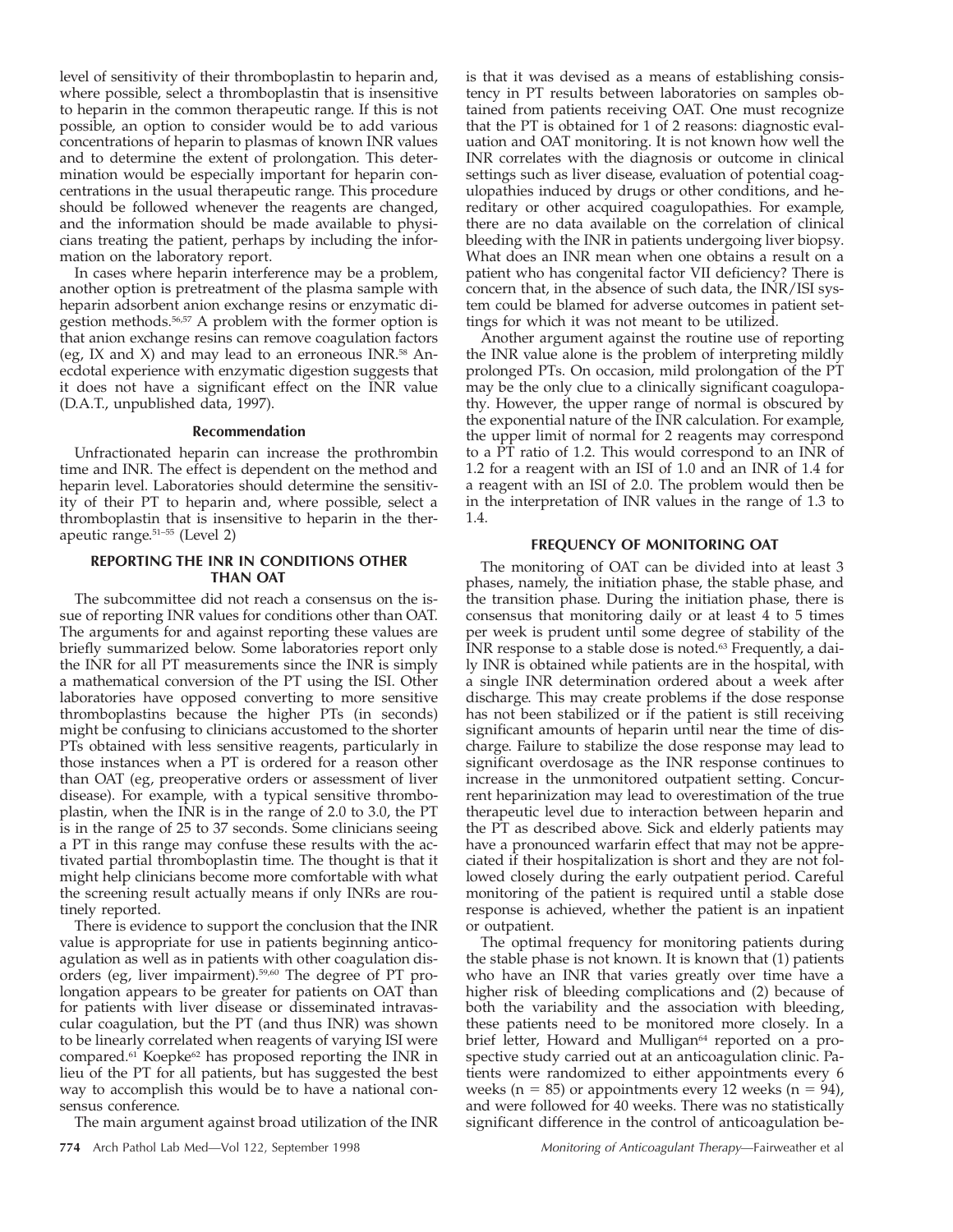tween the 2 groups, as measured by the mean difference from target INR. No episodes of bleeding or thrombosis were observed in either group. Rospond et al<sup>65</sup> found that those patients who completed 3 months of stable anticoagulation without a change in their INR were only half as likely to need a dosage change at their next visit as were patients who completed their first monthly visit period. One of the authors (H.I.B.) recently evaluated a local health maintenance organization population and found that 30% to 50% of the time patients were going for more than 2 months without an INR being measured. The INRs were in the therapeutic range only  $30\%$  to 50% of the time (H.I.B., unpublished data, 1997).

Without reference to any published data, The American College of Chest Physicians Consensus Conference on Anticoagulant Therapy states: ''If the PT response remains stable, the frequency of testing can be reduced to intervals as long as every 4 to 6 weeks. If adjustments to the dose are required, then the cycle of more frequent monitoring is repeated until a stable dose response is again achieved.'' <sup>13</sup> In the experience of this subcommittee, the frequency of monitoring should be determined on an individual patient basis, but in general should not exceed 4 weeks.

A major reason for interest in longer times between monitoring is the cost and inconvenience to the patient associated with frequent laboratory testing. The advent of patient self-testing may change the overall perspective on some of these issues. For example, a large prospective trial in Germany comparing frequent self-testing with routine oral anticoagulant monitoring found that patients who self-tested did so on a more frequent basis and that the self-testing was associated with tighter control of the anticoagulant therapy, a lower rate of venous thromboembolism, and a lower rate of clinical bleeding.<sup>66</sup> This study suggests that there may be an advantage to more frequent monitoring of patients.

Transition phases of OAT therapy occur when other medications are added to or removed from the patient's regimen or when the underlying medical condition of the patient changes. A variety of drugs may affect the response to oral anticoagulants; therefore, it is prudent to monitor patients whenever there is any change in their regimen. Changes in the patient's underlying medical condition may also affect the response to OAT. For example, OAT therapy needs to be monitored more carefully in the patient with worsening congestive heart failure or in the patient with significant gastroenteritis. Significant changes in the diet may also affect the response to OAT owing to fluctuation in the amount of vitamin K in the diet.<sup>67</sup>

Long-term monitoring of OAT is dependent on appropriate presentation of data over time. There appears to be a consensus, but no specific recommendation, that laboratories should attempt to present patient results via a flow sheet. This is most readily accomplished using computer systems. Outcome results using a commercial software package have been promising, and other commercial products are available or in trial.<sup>68</sup> Incorporation of warfarin dosage as well as INR results would seem to be minimal requirements for a workable system.

#### **Recommendations**

1. During the initiation phase of oral anticoagulant therapy it is prudent to monitor patient status daily or at least 4 to 5 times per week, until some degree of consis-

tency of the INR response to a stable dose is achieved.13,63,65 (Level 2)

2. The frequency of testing in stabilized OAT patients should be determined on an individual patient basis. In general, the INR should be determined at intervals not exceeding 4 weeks.<sup>64-66</sup> (Level 2)

## **EFFECT OF CONCURRENT LUPUS ANTICOAGULANTS, LIVER DISEASE, OR CONGESTIVE HEART FAILURE ON MONITORING OF OAT**

Lupus anticoagulants (LAs) are phospholipid-dependent antibodies that are detected by abnormalities in laboratory clotting tests. Criteria for their diagnosis have been established and include (1) prolongation of a phospholipid-dependent clotting test, (2) evidence of inhibition as demonstrated by mixing studies, (3) evidence of phospholipid dependence, and (4) lack of specific inhibition of any one coagulation factor and/or lack of another cause for the abnormal clotting test.<sup>69</sup> Although LAs are usually associated with prolongation of the activated partial thromboplastin time, they may also be associated with prolongation of the PT. In most cases, the degree of prolongation is mild and dependent on the PT reagent; in some cases, more significant prolongation of the PT may be associated with a true acquired deficiency of prothrombin.70 Although the effect of LAs on the PT is usually mild in the absence of prothrombin deficiency, the concern is that the combination of a factor deficiency and an LA could lead to significantly greater prolongation of the PT than would be seen with the factor deficiency (ie, OAT) alone.

Moll and Ortel,<sup>71</sup> in a prospective case study of 34 patients with LAs, presented evidence that LAs can significantly influence PTs and lead to INRs that may not accurately reflect the true level of anticoagulation; in general, the INRs in these patients underestimated the level. In 50% of 22 patients who were not receiving OAT, PTs were elevated and varied significantly with the thromboplastins tested. For LA patients on OAT, the INRs using different thromboplastins varied greatly, with the difference between the highest and lowest values for any one patient ranging from 0.4 to 6.5. It should be noted that PTs were measured on a single, mechanical endpoint coagulometer using 9 different thromboplastins whose ISIs ranged from 0.93 to 2.41. The ISIs were assigned by the manufacturer for use with ''mechanical coagulometers.'' Della Valle et  $al^{72}$  found that an INR of 2 to 3 with a recombinant thromboplastin correlated to an INR of 3.1 to 4.6 with a less sensitive thromboplastin in LA patients on warfarin. A recent abstract presented findings in 2 patients indicating that the effect of LAs on the INR was strongly reagent dependent.73

Refuting these data, Lawrie et al<sup>74</sup> investigated the laboratory variation in INR for 35 patients, 14 with LA documented by standard criteria and 21 non-LA patients. The authors used an optical endpoint instrument and 8 different thromboplastins, comparing the effect of the manufacturer's assigned ISI (range, 0.95–1.36) with local ISI assignment. They showed that the variation in INR of both groups of patients using the manufacturer-assigned ISIs was significant and similar ( $CV = 12.5%$  for non-LA and  $CV = 12.4\%$  for LA patients). With locally assigned ISIs, the variation was markedly reduced ( $CV = 5.8\%$  for non-LA and  $CV = 6.5\%$  for LA patients). They concluded that inappropriate use of a generic, non–instrument-specific ISI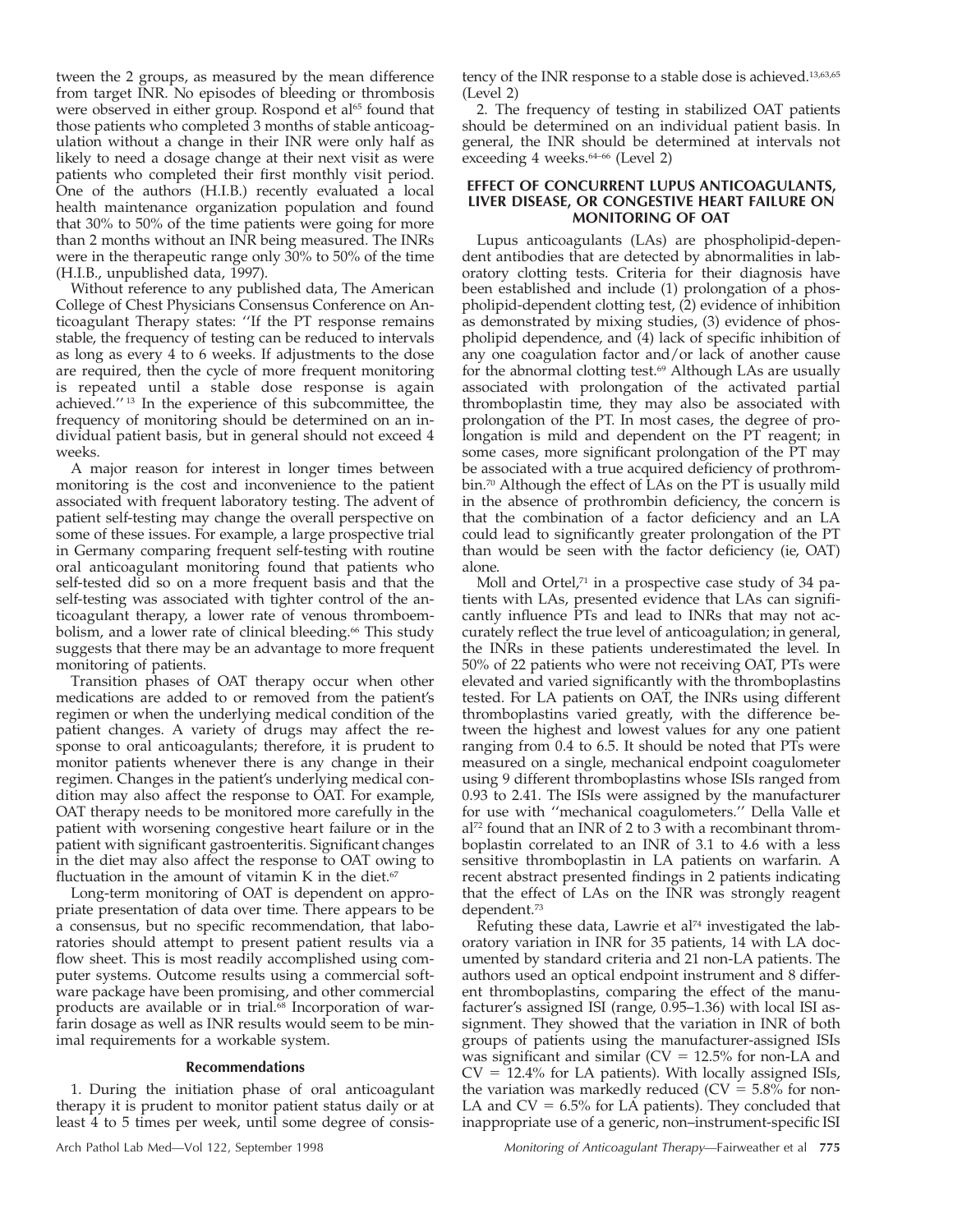can lead to ambiguous INR results, but that there was no specific effect associated with LAs.

There is strong epidemiologic evidence that patients with LAs may need higher INRs to achieve protection against recurrent thromboembolism. Two retrospective studies have suggested maintaining the INR between 2.5 and 3.5 for secondary prophylaxis in patients with LA and a prior thromboembolic event (especially if it was an arterial event).75,76 Failure to maintain this higher level of anticoagulation resulted in an unacceptably high incidence of recurrent thrombosis. This may be related to the effect of LAs on the PT and the tendency of the INR to overestimate the extent of anticoagulation in this setting.<sup>71</sup> These higher levels of anticoagulation were associated with a higher incidence of hemorrhage.

In general, chronic liver disease appears to be less of a problem than acute liver disease, since most of these patients have compensated cirrhosis and have a reasonably stable response to warfarin. The occult chronic alcoholic patient may present a more difficult problem, since in this setting warfarin-induced skin necrosis or thrombosis may occur more readily with a standard initiating dose. In general, dosing of warfarin may need to be done very cautiously to avoid over-anticoagulation in patients with documented or suspected liver disease. Precautions should include initiating therapy with a smaller dose than usual, increasing the dose in smaller increments than usual, and anticipating a longer time frame to achieve a steady state. When a flare-up of chronic hepatitis, acute hepatitis, or heavy drinking develops, a major decrease in clotting factor synthesis can occur, which can contribute to serious bleeding. There is no reliable way to avoid problems with these patients except to monitor them very closely; this usually means once or twice a week.

The target INR for patients with liver disease has not been well established. The general practice is to use the standard INR target range. However, there is little evidence to indicate whether a given INR in a patient with liver disease indicates the same degree of anticoagulation as in a patient without liver disease. The deficiency of additional factors, especially factor V, may alter the dose response to warfarin. In this setting, it is possible that a ''therapeutic'' INR may be achieved before there has been adequate suppression of prothrombin.

Anything that interferes with liver function may alter the INR. Patients with congestive heart failure severe enough to have passive congestion of the liver may develop wildly fluctuating INR responses to warfarin, depending on the status of their failure. Rospond et al<sup>65</sup> found that patients with congestive heart failure had more variability in their PTs, although this failed to achieve statistical significance. Clinically, there is a concern that changes in congestive heart failure status often produce significant changes in the INR. However, data that clearly indicate what the response will be in an individual patient are lacking. The key is to monitor patients with unstable congestive heart failure closely.

## **ALTERNATIVE ASSAYS FOR MONITORING OAT**

The prothrombin-proconvertin (PP) test uses a commercial thromboplastin, Simplastin A (Organon Teknika Corp, Durham, NC), which contains supplemental bovine factor V and fibrinogen. The clotting times of diluted patient plasmas are converted to percent of control pooled plasma using a log-log plot. Because this assay involves a

1:10 dilution of plasma, which may reduce the effect of LAs, it may be useful in patients with LAs, as suggested by Rapaport and Le.<sup>77,78</sup> They recommended that the test be used initially to adjust the warfarin dose to a PP test of between 15% and 20%. Then, once this level is achieved, a traditional PT should be obtained to determine the patient-specific INR target. Once the target INR has been defined, the patient may be followed with a routine PT. Moll and Ortel<sup>71</sup> have also recommended the PP test as a means of monitoring LA patients. These authors report that an INR of 2.0 to 3.5 was equivalent to a PP test of  $27\%$  to 9% in patients without LA. Haraldsson et al<sup>79</sup> reported data supporting this finding; they showed a good linear correlation between the INR calculated from a PT (reagent ISI  $= 2.0$ ) versus the INR calculated from the PP (reagent ISI =  $1.1$ ).

There are several problems with the PP test approach. The reagent thromboplastin in undergoing reevaluation by the manufacturer and is not available in the United States. The correlation with the INR would be expected to depend on the individual thromboplastin that the laboratory is using at the time. Therefore, the process might have to be repeated whenever the laboratory changes reagent lots or even changes lots of the same reagent. Lastly, the relationship to the INR might also change over time as the concentration of the LA changes.

Measurement of factor II or X (either chromogenic or one-stage clotting assay based on at least 3 dilutions) may be used to assess anticoagulation intensity in LA patients.71,74,80 Suggested levels vary, and correlation with an appropriate therapeutic INR remains to be established. An assay for native (fully carboxylated) prothrombin antigen has been suggested as an alternate assay for monitoring OAT in these patients, but a therapeutic range has not been clearly established.<sup>81,82</sup> Fragment  $1 + 2$ , thrombinantithrombin complex, activated factor VII, and D-dimer may be used as indicators of suppression of clotting activation. These tests may provide supporting data when one is uncertain if the level of anticoagulation achieved is adequate, or if there is suspicion of an ongoing clotting process.<sup>83</sup>

#### **Recommendation**

Lupus anticoagulants can alter the PT, and the effect is dependent on the reagent. The effect may give rise to clinically important differences in INR values, which may result in incorrect dosing. A normal baseline PT does not rule out an effect of an LA on the INR during therapy. Alternative tests may be useful in monitoring these patients, and they may be best managed in coordination with a facility capable of performing these alternate assays.71,72,77,78 (Level 2)

## **UTILIZATION OF WHOLE BLOOD COAGULOMETERS FOR MONITORING OAT**

Whole blood coagulation monitors permit determination of a PT or activated partial thromboplastin time on a small amount of whole blood, which is usually obtained by a fingerstick. These whole blood monitors have an advantage because the test results are rapidly available to the operator of the instrument. In the setting of OAT monitoring, these instruments permit rapid assessment of the therapeutic response and adjustment of dosage. For this reason, these instruments have become popular with OAT management clinics. In addition, more recent studies sug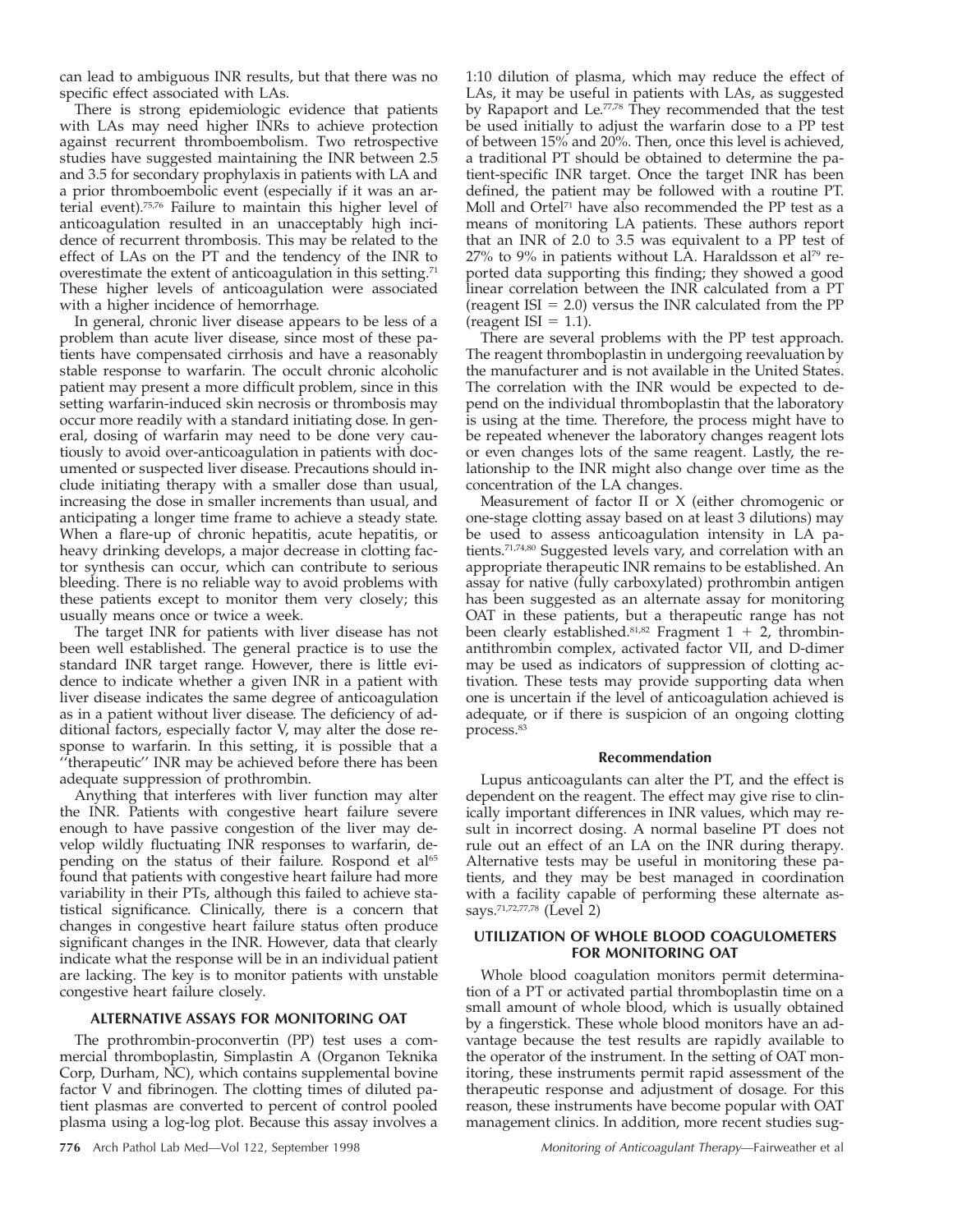gest that these instruments can be used appropriately by patients or family members to determine PTs in the home setting.

With the introduction of new technologies comes questions of the accuracy and precision of the new method, and whole blood coagulation monitors are no exception. Ideally, the whole blood PT result should be the same as the plasma measurement. A number of methods have been described that might be used to show such equivalence. Bland and Altman<sup>84</sup> have suggested that the proper way to compare a criterion standard method and a new method is to create a plot of the difference between the new measure and the average of the standard and the new measure. The NCCLS has published a standard procedure for method comparison that uses linear regression and bias plots between a reference or ''comparison'' method and the method being tested.85 The British Standards Institution suggests a ''coefficient of repeatability'' as a measure of comparison.<sup>86</sup> Kaatz et al<sup>87</sup> looked at this issue in quite some detail in an evaluation of the accuracy of monitor measurements and presented several methods for comparing results.

Due to the number of statistical methods in the literature and the complexity of trying to compare 2 methods that use different sample types (whole blood vs anticoagulated plasma) obtained in different ways (fingerstick vs venipuncture), the conference participants were unable to reach a consensus as to which method is optimal for comparing whole blood analyzers to traditional plasma-based coagulometers. Adding to this complexity is the fact that some studies compare direct, fingerstick, non-anticoagulated whole blood with citrated plasma, while others compare citrated whole blood with the latter.

Looking at the available data, several evaluations of the most common methodology for whole blood PT measurement (thromboplastin-based, clot detection by capillary blood flow cessation) in general have shown that in the common therapeutic range of an INR of 2.0 to 3.0, there is acceptable agreement.78,87–91 There may be a significant bias above this range, in that some whole blood analyzers appear to underestimate the INR when compared with plasma-based system.90,91 However, in another study, there appeared to be a clinically significant bias throughout the range of INRs reported, with the whole blood analyzer underestimating the INR by a mean difference of 0.8.92 In a recent prospective cohort study reported by Bussey et al93 patients were followed by both whole blood–based and laboratory plasma-based INRs. The fingerstick system was judged to be superior in that it showed less variability and was less likely to indicate erroneous dosage changes. Additional randomized, prospective clinical outcome studies comparing whole blood and plasma-based systems are needed.

Reports on the performance of a second type of whole blood PT monitor (thromboplastin-based, clot detection by iron particle movement) in general have shown acceptable correlation.94,95 One report showed increased scatter for INRs above 2.75, but acceptable agreement when compared with plasma-based systems using low-ISI thromboplastins.90 Of note, an evaluation of the ISI of this system demonstrated acceptable calibration based on World Health Organization criteria.96

A recently developed whole blood PT monitor (thromboplastin-based, clot detection by capillary blood flow cessation) measures the clotting time for the patient plasma in triplicate and simultaneously measures the clotting time of internal lyophilized controls. This instrument has been evaluated in a multi-institutional trial.<sup>97</sup> Acceptable correlation between the laboratory-based INR and the portable monitor was obtained by either healthcare providers or patients. Ease of patient training was further demonstrated in a subsequent study.<sup>98</sup>

Quality control remains an important issue for the whole blood coagulation analyzers. Current College of American Pathologists laboratory accreditation guidelines require the laboratory to define a quality control system for each analyte or analyte system. For most analytes, it has been implicit that at least 2 levels of liquid quality control samples be incorporated into a ''run,'' with a run being defined by the laboratory. The advent of portable devices utilizing disposable cartridges has added a new complexity to traditional quality control. As each cartridge represents a self-contained testing unit, it is not possible to establish quality control methods for the reagents actually used for testing the patient sample. Another variable that has entered the picture is the development of ''electronic controls,'' which test the function of the instrument without using (or assessing) any cartridges.

Currently, each laboratory director must determine what quality program is adequate for his or her laboratory. At a minimum, it seems appropriate to test a sample of each lot or shipment of cartridges with at least 2 levels of liquid control material before they are used for clinical purposes. In addition, liquid controls may be useful for periodic checking of the cartridges during storage to assess the possibility of cartridge deterioration. Electronic controls may be incorporated into the overall program to assure that the instrument is working appropriately on a day-to-day basis. It should be noted that quality control material is included in the cartridges for one whole blood coagulation monitor. In many ways, this simplifies the quality control process and provides real-time data on the performance of this system.

In spite of a lack of consensus on this issue, monitoring of OAT using whole blood analyzers has increased, and 2 systems for home monitoring have recently received approval from the Food and Drug Administration in the United States. Currently, whole blood analyzers are widely used in clinics, and in the future self-monitoring will clearly grow. Studies demonstrating acceptable oral anticoagulant control based on achieving therapeutic INRs are available, but appropriate studies of clinical outcome are rare.<sup>99</sup> A major problem may occur when more than 1 method of PT determination is used within an institution. Very confusing results may be reported if the testing systems (whether whole blood or plasma-based) are not calibrated to each other. Therefore, if more than 1 test system is used to monitor OAT within an institution, it is important for each system to be calibrated against the other(s).

#### **Recommendation**

Whole blood monitors may be used to determine the INR in patients on OAT. When more than 1 test system is used within an institution, each test system should be calibrated against the other test system(s). $90-93$  (Level 2)

## **PATIENT SELF-TESTING FOR MONITORING OAT**

The role of patient self-testing as a model of care can be defined by examining the problems with traditional monitoring of OAT, and it can be justified if improved out-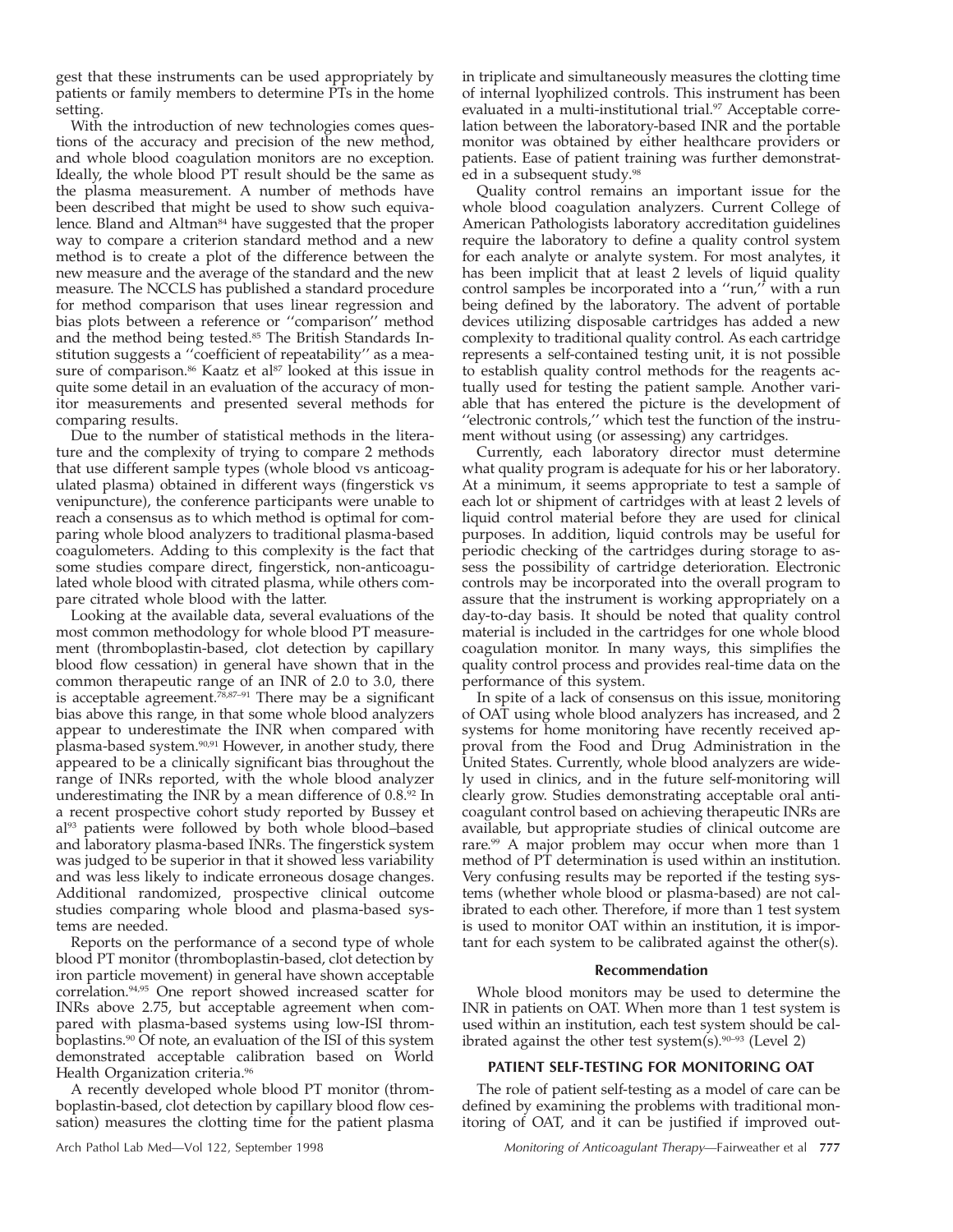comes at reasonable costs can be demonstrated. Patient self-testing cannot be looked at in isolation; it is part of a model of care in which patient self-management is the ultimate end point. Traditional monitoring of OAT is timeconsuming for the patient and the clinician, and the labor intensity of management has been cited as one reason for nonuse of oral anticoagulants.100,101 Traditional OAT management has a legacy of poor outcomes, with patients frequently out of the therapeutic range, a rate of major hemorrhage of approximately 1% to 4% per patient year of therapy, and a similar magnitude of recurrent thrombosis.102,103 There are many reasons for these results, but failure to maintain therapeutic levels of anticoagulation is a major factor.

There is abundant evidence showing that significant improvement can be achieved by managing patients in a coordinated fashion utilizing an anticoagulation management service. Such programs typically achieve consistent levels of therapeutic effectiveness, with INRs in therapeutic range 60% to 80% of the time compared to less than 50% of the time for routine office management. This experience poses the question of whether OAT management can be further improved by involving the patient in the testing process. Patient self-testing (and potentially patient self-management) offers greater access to INR monitoring, which is associated with more timely results, more consistency of instrumentation and reagents, better convenience, and perhaps most importantly, a model of care that engenders patient empowerment and involvement.

Point-of-care PT testing was first introduced for use in the office, clinic, or hospital. An extensive experience has accumulated over the last 10 years; this experience has verified both the accuracy and precision of this technology, as well as its limitations.87–91,93,96,99 Patient self-testing is the next logical step in the development of this technology, and a number of studies have demonstrated the ability of patients to perform self-testing and obtain an accurate result.<sup>66,97,98,102,105</sup> Early on, White et al<sup>104</sup> showed the potential value of having patients perform their own fingerstick for PT monitoring following hospital discharge. In a randomized study, 23 patients instructed in the use of the capillary system were discharged and asked to perform their own testing. The patients were instructed to report the results to the anticoagulation clinic for dose adjustments. Compared with a standard treatment group, these patients spent a greater percentage of time within the therapeutic range (93% vs  $75\%$ ;  $P = .003$ ) and were significantly less likely to be in a subtherapeutic range during the followup period  $(6.3\% \text{ vs } 23\%; P < .001)$  than the standard treatment group. In a more recent trial of patient self-testing, Anderson et al<sup>105</sup> also confirmed the feasibility of such monitoring in 40 patients over a period of 6 to 24 months and demonstrated reasonable accuracy and patient satisfaction with this method of care.

Home PT monitoring is analogous to glucose monitoring, which raises the possibility of patient self-management of dose adjustments as diabetics do with insulin therapy. Although warfarin monitoring is not as intense as glucose monitoring for insulin therapy, it still requires relatively frequent assessment of its biological effect and frequent dose adjustments. This concept is not new; it was tested 20 years ago in a study by Erdman et al.106 These investigators developed a protocol for patient self-adjustment of warfarin dosing based on physician-derived guidelines while the prothrombin times were still ob-

| Table 4. Results of Long-Term Patient Self-<br>Management of Oral Anticoagulation <sup>107</sup> |                                 |                            |           |  |  |  |  |
|--------------------------------------------------------------------------------------------------|---------------------------------|----------------------------|-----------|--|--|--|--|
| <b>Clinical Outcomes</b>                                                                         | Self-Managed<br><b>Patients</b> | Control<br><b>Patients</b> | $P$ Value |  |  |  |  |
| No. of patients                                                                                  | 20                              | 20                         | >10       |  |  |  |  |
| Weekly warfarin dose                                                                             | 37.5                            | 34.8                       | >10       |  |  |  |  |
| Mean duration, mo,                                                                               |                                 |                            |           |  |  |  |  |
| in study (range)                                                                                 | 44.7 (3-87)                     | $42.5(3-86) > 0.05$        |           |  |  |  |  |
| No. of PTs (mean per                                                                             |                                 |                            |           |  |  |  |  |
| patient)                                                                                         | 2153 (107.7)                    | 1608 (80.4)                | >10       |  |  |  |  |
| Mean interval be-                                                                                |                                 |                            |           |  |  |  |  |
| tween PTs, d                                                                                     | 13.8                            | 16.0                       | < 0.001   |  |  |  |  |
| PTs above range, %                                                                               | 5.2                             | 10.3                       | < 0.001   |  |  |  |  |
| PTs below range, %                                                                               | 6.3                             | 21.8                       | < 0.001   |  |  |  |  |
| PTs in range, %                                                                                  | 88.6                            | 68.0                       | < 0.001   |  |  |  |  |
| Dose changes, %                                                                                  | 10.7                            | 28.2                       | < 0.001   |  |  |  |  |
| Incorrect dose                                                                                   |                                 |                            |           |  |  |  |  |
| changes, %                                                                                       | 3.1                             | .                          |           |  |  |  |  |

tained on plasma samples by routine laboratory instrumentation. They claimed a greater degree of satisfactory anticoagulation (98% of 195 patients enrolled) than was found in a retrospective survey of standard management patients who only achieved a 71% degree of adequate anticoagulation.

More recently, Ansell et al<sup>107,108</sup> updated the results of a pilot study of patient self-testing and self-management using point-of-care methodology in 20 patients followed over a 7-year time course. Patients ranged in age from 3 to 87 years and had diverse indications for OAT. They performed their own PT tests at home and adjusted their warfarin dose based on physician guidelines. The results are summarized in Table 4. The study group was compared with matched controls managed by an anticoagulation service. Self-managed patients were found to be in the therapeutic range for 88.6% of PT determinations, compared to 68% of PT determinations in the controls ( $P <$ .001). Also, study patients required fewer dose changes than controls  $(10.7\% \text{ vs } 28.2\%, P < .001)$ . Complication rates did not differ between the groups, and study patients were extremely satisfied with this mode of therapy, according to a survey questionnaire.

Bernardo<sup>109</sup> has reported a similar experience from her work in Germany, where patient self-management is becoming widespread. A study of 216 self-monitored and self-managed patients between 1986 and 1992 found that 83.1% of the PT results were within the target therapeutic range, and no serious adverse events occurred. Most recently, Horstkotte et al<sup>66</sup> published in abstract form the results of a randomized prospective study of 150 patients with prosthetic heart valves who managed their own therapy (n = 75) as compared with a control group (n = 75) managed by their private physicians. The self-managed patients tested themselves approximately every 4 days and achieved a 92% degree of therapeutic effectiveness as determined by the INR. The self-managed patients experienced a 4.5% per year incidence of any type of bleeding and a 0.9% per year rate of thromboembolism, compared with a 10.9% per year and 3.6% per year rate, respectively, in the physician-managed group ( $P = .038$  between the 2 groups). In a related study, these investigators also demonstrated that a frequency of INR testing of every 4 days appeared to be optimal.<sup>110</sup>

Appropriate quality control remains an unresolved issue for patient self-testing. Clearly, a program to assure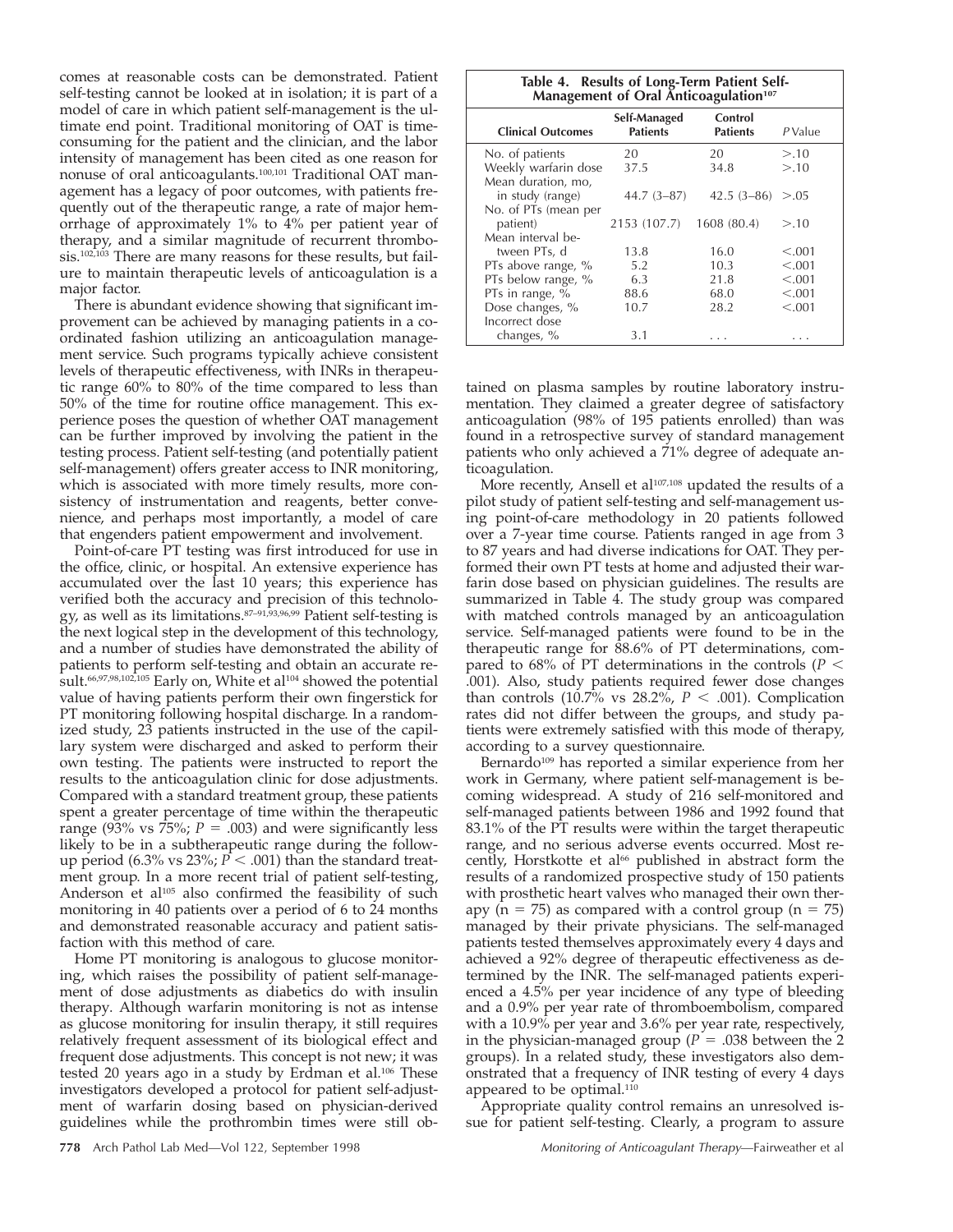the accuracy and reliability of the test system is required. In one whole blood coagulation instrument, the quality control material is incorporated into the test cartridge, simplifying the process for this system. In other test systems, periodic evaluation of liquid controls should be part of the program. One suggestion for quality control of patient self-testing involves one set of liquid controls for each box of purchased cartridges, regular electronic control testing before each measurement, and repetition of the measurement to check for precision and accuracy whenever the INR result is either out-of-range or a predetermined number of INR units different from the last INR result.

These studies indicate that patient self-testing and patient self-management offer the potential to lower the riskbenefit profile of anticoagulant therapy; to improve patient satisfaction and patient compliance; and, by reducing the labor intensiveness of physician management, to encourage the more widespread use of warfarin. By improving safety and efficacy, such therapy has the potential to be even more cost-effective. These outcomes, however, need to be verified by randomized controlled studies comparing patient self-testing and monitoring to the current "gold standard" of management by an anticoagulation management service. In particular, because of the potential for serious side effects, the safety of this approach to clinical management of these patients needs to be firmly established before it is widely adopted.

#### **Recommendation**

Patients participating in whole blood self-testing must receive appropriate training in the use of the test system and must be supervised by a physician or anticoagulant clinic familiar with the system. Quality control procedures should ensure that the instrument and reagent cartridge are functioning properly.104–106 (Level 3)

#### **References**

1. European Committee for Clinical Laboratory Standards (ECCLS). Standard for Specimen Collection: Part 1. Blood Containers. Vol 3.1. Coventry, West Midlands, United Kingdom: University of Warwick; 1983.

2. European Committee for Clinical Laboratory Standards (ECCLS). Part 2. Blood Specimen by Venipuncture. Vol 4.1. Coventry, West Midlands, United Kingdom: University of Warwick; 1987.

3. Collection, Transport and Preparation of Blood Specimens for Coagulation Testing and Performance of Coagulation Assays: Approved Guideline. Villanova, Pa: National Committee for Clinical Laboratory Standards; 1991. NCCLS document H21-A3.

4. Duncan EM, Casey CR, Duncan BM, Lloyd JV. Effect of concentration of trisodium citrate anticoagulant on calculation of the international normalized ratio and the international sensitivity index of thromboplastin. Thromb Haemost. 1994;72:84–88.

5. Chantarangkul V, Tripodi A, Clerici M, Negri B, Braga M. Influence of citrate concentration on the international sensitivity index of five thromboplastins. Thromb Haemost. 1995;73:1237. Abstract 1287.

6. Adcock DM, Kressen DC, Marlar RA. Effect of 3.2% vs. 3.8% sodium citrate on routine coagulation testing. Am J Clin Pathol. 1997;107:105–110.

7. Dwyre AL, Giles AR, Key LA, Butler JR, Beck LR, Callahan JB. The effects of sodium citrate anticoagulant concentration, storage on or off cellular matrix, and specimen age on prothrombin time INR using a low ISI (1.06) rabbit brain thromboplastin. Thromb Haemost. 1995;73:1237. Abstract 1290.

8. WHO Expert Committee on Biological Standardisation. 33rd Report. World Health Organ Tech Rep Ser. 1983;687:81-105.

9. Koepke JA, Rodgers JL, Ollivier J. Pre-instrumental variables in coagulation testing. Am J Clin Pathol. 1975;64:591–596.

10. van den Besselaar AMHP, Halem-Visser LP, Loeliger EA. The use of evacuated tubes for blood collection in oral anticoagulant control. Thromb Haemost. 1983;50:676–677.

11. Raskob GE, Durica SS, Owen WL, Comp PC. Monitoring low-dose warfarin therapy by a central laboratory and implications for clinical trials and patient<br>care: the Coumadin Aspirin Reinfarction (CARS) Pilot Study Group*. Am J Cardiol.* 1996;78:1074–1076.

12. Baglin T, Luddington R. Reliability of delayed INR determination: impli-

cations for decentralized anticoagulant care with off-site blood sampling. Br J Haematol. 1997;96:431–434.

13. Hirsh J, Dalen JE, Deykin D, Poller L, Bussey H. Oral anticoagulants: mechanism of action, clinical effectiveness, and optimal therapeutic range. Chest. 1995;108(suppl):231S–246S.

14. Taberner DA, Poller L, Thomson JM, Darby KV. Effect of international sensitivity index (ISI) of thromboplastins on precision of international normalized ratios (INR). J Clin Pathol. 1989;42:92–96.

15. Moriarty HT Lam-Po-Tang PR, Anastas N. Comparison of thromboplastins using the ISI and INR system. Pathology. 1990;22:71.

16. van den Besselaar AMHP. Precision and accuracy of the international normalized ratio in oral anticoagulant control. Haemostasis. 1996;26(suppl 4):248– 265.

17. van den Besselaar AMHP, Evatt BL, Brogan DR, Triplett DA. Proficiency testing and standardization of prothrombin time: effect of thromboplastin, instrumentation, and plasma. Am J Clin Pathol. 1984;82:688–699.

18. Poller L, Triplett DA, Hirsh J, Carroll J, Clarke K. The value of plasma calibrants in correcting coagulometer effects on international normalized ratios an international multicenter study. Am J Clin Pathol. 1995;103:358–365.

19. Poller L, Hirsh J. Laboratory monitoring of anticoagulants. In: Poller L, Hirsh J, eds. Oral Anticoagulants. London, England: Arnold; 1996:49–64.

20. Kitchen S, Walker ID, Woods TAL, Preston FE. Thromboplastin related differences in the determination of international normalized ratio: a cause for concern? Thromb Haemost. 1994;72:426–429.

21. Brien WF, Crawford L, Wood DE. Discrepant results in INR testing. Thromb Haemost. 1994;72:986–987.

22. Harrison L, Johnston M, Massicotte MP, et al. Comparison of 5 mg and 10 mg loading dose in initiation of warfarin therapy. Ann Intern Med. 1997;126: 133–136.

23. Brophy MT, Fiore LD, Lau J, Goodwin R, Lopez A, Deykin D. Comparison of a standard and a sensitive thromboplastin in monitoring low intensity oral anticoagulant therapy. Am J Clin Pathol. 1994;102:134–137.

24. Barcellona D, Biondi G, Vannini ML, Marongiu F. Comparison between recombinant and rabbit thromboplastin in the management of patients on oral anticoagulant therapy. Thromb Haemost. 1996;75:488–490.

25. Minutes, ISTH/SCC Subcommittee on Control of Anticoagulation, Florence, Italy; June 7, 1997. WHO Expert Committee on Biological Standardisation. 46th Report. World Health Organ Tech Rep Ser. 1998;872:64–69.

26. Poggio M, van den Besselaar AMHP, van de velde EA, Bertina RM. The effect of some instruments for prothrombin time testing on the International Sen-<br>sitivity Index (ISI) of two rabbit tissue thromboplastin reagents. *Thromb Haemost.* 1988;62:868–874.

27. D'Angelo A, Seveso MP, D'Angelo SV, Gilardoni F, Macagni A, Manotti C. Comparison of two automated coagulometers and the manual tilt tube method for the determination of prothrombin time. Am J Clin Pathol. 1989;92:321–328.

28. Poller L, Thomson JM, Taberner DA. Effect of automation on the prothrombin time test in NEQAS surveys. J Clin Pathol. 1989;42:97–100.

29. van Rijn JLML, Schmidt NA, Rutten W. Correction of instrument and reagent based differences in determination of the international normalised ratio (INR) for monitoring anticoagulant therapy. Clin Chem. 1989;355:840–843.

30. Ray MJ, Smith IR. The dependence of the International Sensitivity Index on the coagulometer used to perform the prothrombin time. Thromb Haemost. 1990;63:424–429.

31. Clarke K, Taberner DA, Thomson JM, Morris JA, Poller L. Assessment of value of calibrated lyophilized plasmas to determine International Sensitivity Index for coagulometers. J Clin Pathol. 1992;45:58–60.

32. Poller L, Thomson JM, Taberner DA, Clarke DK. The correction of coagulometer effects on international normalized ratios: a multicentre evaluation. Br J Haematol. 1994;86:112–117.

33. Cunningham MT, Johnson GF, Pennel BJ, Olsen JD. The reliability of manufacturer-determined instrument-specific international sensitivity index values for calculating the international normalized ratio. Am J Clin Pathol. 1994;102:128– 133.

34. Houghton D, Barrowcliffe T, van den Besselaar AMHP, Jespersen J, Tripodi A, Poller L. European Concerted Action on Anticoagulation (ECAA): ECAA field studies of lyophilized plasmas in local prothrombin time (PT) system ISI calibration. Thromb Haemost. 1997;77(suppl):179. Abstract OC-724.

35. Poller L, Barrowcliffe TW, van den Besselaar AMHP, Tripodi A, Houghton D. European Concerted Action on Anticoagulation (ECAA): an evaluation of a set of lyophilized normal plasmas to establish the normal prothrombin time for coagulometer systems. Thromb Haemost. 1998;79:122–128.

36. Poller L, Barrowcliffe TW, van den Besselaar AMHP, Jespersen J, Tripodi A, Houghton D. European Concerted Action on Anticoagulation: a simplified statistical method for local INR using linear regression. Br J Haematol. 1997;98:640– 647.

37. Miale JB, LaFond DJ. Prothrombin time standardisation. Am J Clin Pathol. 1967;47:40–46.

38. Miale JB, LaFond DJ. Prothrombin time standardisation. Proposal of the Standards Committee, College of American Pathologists, Sub-Committee on Coagulation Reagents. Am J Clin Pathol. 1969;52:154-160.

39. Miale JB, Kent JW. Performance characteristic of reference thromboplastins. Am J Clin Pathol. 1973;40:453–457.

40. Houbouyan IL, Goguel AF. Procedure of reference calibrated plasmas for prothrombin time standardisation. Thromb Haemost. 1993;69:663. Abstract. 41. Stevenson KJ, Craig S, Dufty JMK, Taberner DA. System ISI calibration: a

Arch Pathol Lab Med—Vol 122, September 1998 Monitoring of Anticoagulant Therapy—Fairweather et al 779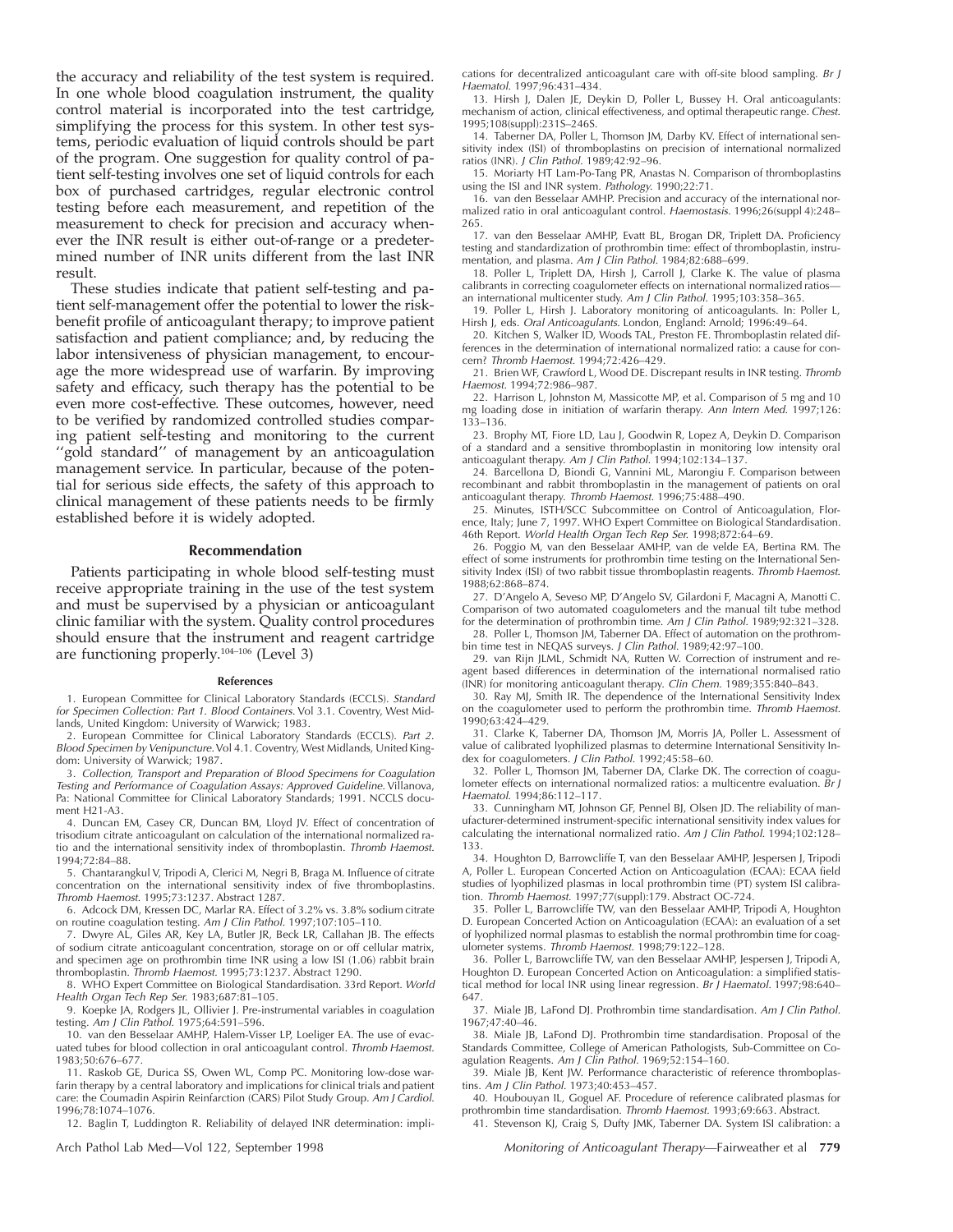universally applicable scheme is possible only when coumarin plasma calibrants are used. Br J Haematol. 1997;96:435–441.

42. Houbouyan LI, Goguel AF. Long-term French experience in INR standardization by a procedure using plasma calibrants. Am J Clin Pathol. 1997;108:83-89.

43. Tripodi A, Chantarangkul V, Manotti C, et al. Simplified procedure for thromboplastin calibration—the usefulness of lyophilized plasmas assessed in a collaborative study. Thromb Haemost. 1996;75:309–312.

44. van den Besselaar AMHP. Comparison of lyophilized plasmas with fresh plasmas for calibration of thromboplastin reagents in oral anticoagulant control. Br J Haematol. 1996;93:437–444.

45. Tripodi A, Chantarangkul V, Akkawat B, Clerici M, Manucci PM. A partial factor V deficiency in anticoagulated lyophilized plasmas has been identified as a cause of the INR discrepancy in the External Quality Assessment Scheme. Thromb Res. 1995;79:283–292.

46. van den Besselaar AMHP. Field study for lyophilized plasmas for local prothrombin time calibration in the Netherlands. J Clin Pathol. 1997;50:371–374.

47. van den Besselaar AMHP. The use of lyophilized calibration plasmas and control blood for INR calculation on external quality control of the prothrombin time. Am J Clin Pathol. 1993;102:123–127.

48. Poller L, Triplett DA, Hirsh J, Carroll J, Clarke K. A comparison of lyophilized artificially depleted plasmas and lyophilized plasmas from patients receiving warfarin in correction for coagulometer effects on international normalized ratios. Am J Clin Pathol. 1995;103:366–371.

49. Poller L, Barrowcliffe TW, van den Besselaar AMHP, Jespersen J, Tripodi A, Houghton D. Minimum lyophilized plasma requirement for ISI calibration. Am J Clin Pathol. 1998;109:196–204.

50. Hubbard AR, Margetts SML, Barrowcliffe TW. International normalized ratio determination using calibrated reference plasmas. Br J Haematol. 1997;98: 74–78.

51. Lutomski DM, Djaric PE, Draeger RW. Warfarin therapy: the effect of heparin on prothrombin times. Arch Int Med. 1987;147:432–433.

52. Schultz NJ, Slaker RA, Rosborough TK. The influence of heparin on the prothrombin time. Pharmacotherapy. 1991;11:312-316.

53. Sawyer WT, Raasch RH. Effect of heparin on prothrombin time. Clin Pharm. 1984;3:192–194.

54. Solomon HM, Randall JR, Simmons VL. Heparin-induced increase in the INR. Am J Clin Pathol. 1995;103:735–739.

111.111, College of American Pathologists. Limited Coagulation Survey, 1997 Set CG1-A. College of American Pathologists; Chicago, Ill.

56. Thompson AR, Counts RB. Removal of heparin and protamine from plasma. J Lab Clin Med. 1976;88:922–929.

57. van den Besselaar AMHP, Meeuwisse-Braun J. Enzymatic elimination of heparin from plasma for activated partial thromboplastin time and prothrombin time testing. Blood Coagul Fibrinolysis. 1993;4:635–638.

58. Wenz B, Burns ER. Rapid removal of heparin from plasma by affinity fil-tration. Am J Clin Pathol. 1991;96:385–390.

59. Johnston M, Harrison L, Moffat K, Willan A, Hirsh J. Reliability of the international normalized ratio for monitoring the induction phase of warfarin: comparison with the prothrombin time ratio. J Lab Clin Med. 1996;128:214–217.

60. Kovacs MJ, Wong A, MacKinnon K, et al. Assessment of the validity of the INR system for patients with liver impairment. Thromb Haemost. 1994;71:727– 730.

61. Ts'ao C, Swedlund J, Neofotistos D. Implications of use of low international sensitivity index thromboplastins in prothrombin time testing. Arch Pathol Lab Med. 1994;118:1183–1187.

62. Koepke JA. Is the international normalized ratio also 'valid' for prothrombin times measured in patients not receiving oral anticoagulants? Arch Pathol Lab Med. 1994;118:1181–1182. Editorial.

63. Tan G, Cohen H, Taylor F, Gabbay J. Audit of start of anticoagulation treatment in inpatients. J Clin Pathol. 1993;46:67-71.

64. Howard MR, Mulligan DW. Frequency of attendance at anticoagulant clinics: a prospective study. Br Med J. 1988;296:898–899. Letter.

65. Rospond RM, Quandt CM, Clark GM, Bussey HI. Evaluation of factors associated with stability of anticoagulation therapy. Pharmacotherapy. 1989;9: 207–213.

66. Horstkotte D, Piper C, Wiemer M, Schulte HD, Schultheiss HP. Improvement of prognosis by home prothrombin estimation in patients with life-long anticoagulant therapy. Eur Heart J. 1996;17(suppl):230.

67. Booth SL, Charnley JM, Saddowski JA, et al. Dietary vitamin  $K_1$  and stability of oral anticoagulation: proposal of a diet with constant vitamin  $K_1$  content. Thromb Haemost. 1997;77:504–509.

68. Fihn SD, McDonell MB, Vermes D, et al. A computerized intervention to improve timing of outpatient follow-up: a multicenter randomized trial in patients treated with warfarin. J Gen Int Med. 1994;9:131–139.

69. Brandt JT, Triplett DA, Alving B, Scharrer I. Criteria for the diagnosis of lupus anticoagulants: an update on behalf of the Subcommittee on Lupus Anticoagulant/Antiphospholipid Antibodies of the SSC of the ISTH. Thromb Haemost. 1995;74:1185–1190.

70. Lee MT, Nardi MA, Hadzi-Nesic J, Karpatkin M. Transient hemorrhagic diathesis associated with an inhibitor of prothrombin with lupus anticoagulant in a 1½-year-old girl: report of a case and review of the literature. J Hematol. 1996; 5:307–314.

71. Moll S, Ortel TL. Monitoring warfarin therapy in patients with lupus anticoagulants. Ann Intern Med. 1997;127:177–185.

72. Della Valle P, Crippa L, Safa O, et al. Potential failure of the international normalized ratio (INR) system in the monitoring of oral anticoagulation in patients with lupus anticoagulants. Ann Med Interne (Paris). 1996;147(suppl):10-14.

73. Low J, Joseph J, Concannon A. INR discrepancies with a recombinant thromboplastin in two patients with the antiphospholipid syndrome. Thromb Haemost. 1997;77(suppl):701. Abstract PS-2861.

74. Lawrie AS, Purdy G, Mackie IJ, Machin SJ. Monitoring of oral anticoagulant therapy in lupus anticoagulant positive patients with the antiphospholipid syndrome. Br J Haematol. 1997;98:887–892.

75. Rosove MH, Brewer PM. Antiphospholipid thrombosis; clinical course after the first thrombotic event in 70 patients. Ann Intern Med. 1992;117:303– 308.

76. Khamashta ML, Cuadrado MJ, Mujic F, Taub NA, Hunt BJ, Hughes GR. The management of thrombosis in the antiphospholipid-antibody syndrome. N Engl J Med. 1995;332:993–997.

77. Rapaport SI, Le DT. Thrombosis in the antiphospholipid antibody syndrome. <sup>N</sup> Engl J Med. 1995;333:665. Letter.

78. Le DT, Weibert RT, Sevilla BK, Donnelly KJ, Rapaport SI. The international normalized ratio (INR) for monitoring warfarin therapy: reliability and relation to other monitoring methods. Ann Intern Med. 1994;120:552–558.

79. Haraldsson HM, Onundarson PT, Einarsdottir KA, et al. Performance of prothrombin-proconvertin time as a monitoring test of oral anticoagulation therapy. Am J Clin Pathol. 1997;107:672–680.

80. Lind SE, Callas PW, Golden EA, Joyner KA, Ortel TL. Plasma levels of factors II, VII, and X and their relationship to the international normalized ratio during chronic warfarin therapy. Blood Coagul Fibrinolysis. 1997;8:48–53.

81. Kornbert A, Francis DW, Pellegrini VD Jr, Bagriel KR, Marder VJ. Comparison of native prothrombin antigen with the prothrombin time for monitoring oral anticoagulant prophylaxis. Circulation. 1993;88:454–460.

82. Furie B, Diuguid CF, Jacobs M, Diuguid DL, Furie BC. Randomized prospective trial comparing the native prothrombin antigen with the prothrombin time for monitoring oral anticoagulant therapy. Blood. 1990;75:344–349.

83. Millenson MM, Bauer KA, Kistler JP, Barzegar S, Tulin L, Rosenberg R. Monitoring ''mini-intensity'' anticoagulation with warfarin: comparison of the prothrombin time using a sensitive thromboplastin with prothrombin fragment F 112 levels. Blood. 1992;79:2034–2038.

84. Bland JM, Altman DG. Comparing methods of measurement: why plotting difference against standard method is misleading. Lancet. 1995;346:1085– 1087.

85. Method Comparison and Bias Estimation Using Patient Samples. NCCLS Approved Guideline. Villanova, Pa: National Committee for Clinical Laboratory Standards; December 1995. EP9-A, vol 15, No. 17.

86. British Standards Institution. Precision of Test Methods, Part 1: Guide for the Determination of Repeatability and Reproducibility for <sup>a</sup> Standard Test Method. London, England: British Standards Institution; 1979. BS 5497.

87. Kaatz SS, White RH, Hill J, Mascha E, Humphries JE, Becker DM. Accuracy of laboratory and portable monitor INR determinations. Arch Intern Med. 1995;155:1861–1867.

88. Lucas FV, Duncan A, Jay R, et al. A novel whole blood capillary technique for measuring the prothrombin time. Am J Clin Pathol. 1987;88:442– 446.

89. Belsey RE, Fischer PM, Baer DM. An evaluation of a whole blood prothrombin analyzer designed for use by individuals without formal laboratory training. J Fam Pract. 1991;33:266–271.

90. McCurdy SA, White RH. Accuracy and precision of a portable anticoagulation monitor in a clinical setting. Arch Intern Med. 1992;152:589–592.

91. Becker DM, Humphries JE, Walker FB, et al. Standardizing the prothrombin time: calibrating coagulation instruments as well as thromboplastin. Arch Pathol Lab Med. 1993;117:602-605.

92. Tripodi A, Arbini AA, Chantarangkul V, Bettega D, Mannucci PM. Are capillary whole blood coagulation monitors suitable for the control of oral anticoagulant treatment by the INR? Thromb Haemost. 1993;70:921–924.

93. Bussey HI, Chiquette E, Bianco TM, et al. A statistical and clinical evaluation of fingerstick and routine laboratory prothrombin time measurements. Pharmacotherapy. 1997;17:861–866.

94. Oberhardt BJ, Dermott SC, Taylor M, Alkadi ZY, Abruzzini AF, Gresalfi NJ. Dry reagent technology for rapid, convenient measurement of blood co-agulation and fibrinolysis. Clin Chem. 1991;37:520–526.

95. Rose VL, Dermott SC, Murray BF. Decentralized testing for prothrombin time and activated partial thromboplastin time using a dry chemistry portable analyzer. Arch Pathol Lab Med. 1993;117:611–617.

96. Tripodi A, Clerici M, Negri B, Chantarangkul V, Mannucci PM. ISI determination for a new, very sensitive point-of-care testing device to monitor oral anticoagulant therapy: assessment of adequacy to the recommended WHO model. Blood. 1995;86(suppl):890a. Abstract.

97. Ansell J, Becker D, Andrew M, et al. Accurate and precise prothrombin time measurement in a multicenter anticoagulation trial employing patient selftesting. Blood. 1995;86(suppl):864a. Abstract.

98. Ansell J, Becker D, Andrew M, et al. Anticoagulation monitoring: accurate results with patient self-testing in a multicenter clinical trial. J Am Coll Cardiol. 1996;27(suppl):317A. Abstract.

99. Leaning KE, Ansell JE. Advances in the monitoring of oral anticoagulation: point of care testing, patient self monitoring and patient self management. J Throm Thrombolysis. 1996;3:377–383.

100. Kutner M, Nixon G, Silverstone F. Physicians' attitudes toward oral an-

**780** Arch Pathol Lab Med—Vol 122, September 1998 Monitoring of Anticoagulant Therapy—Fairweather et al